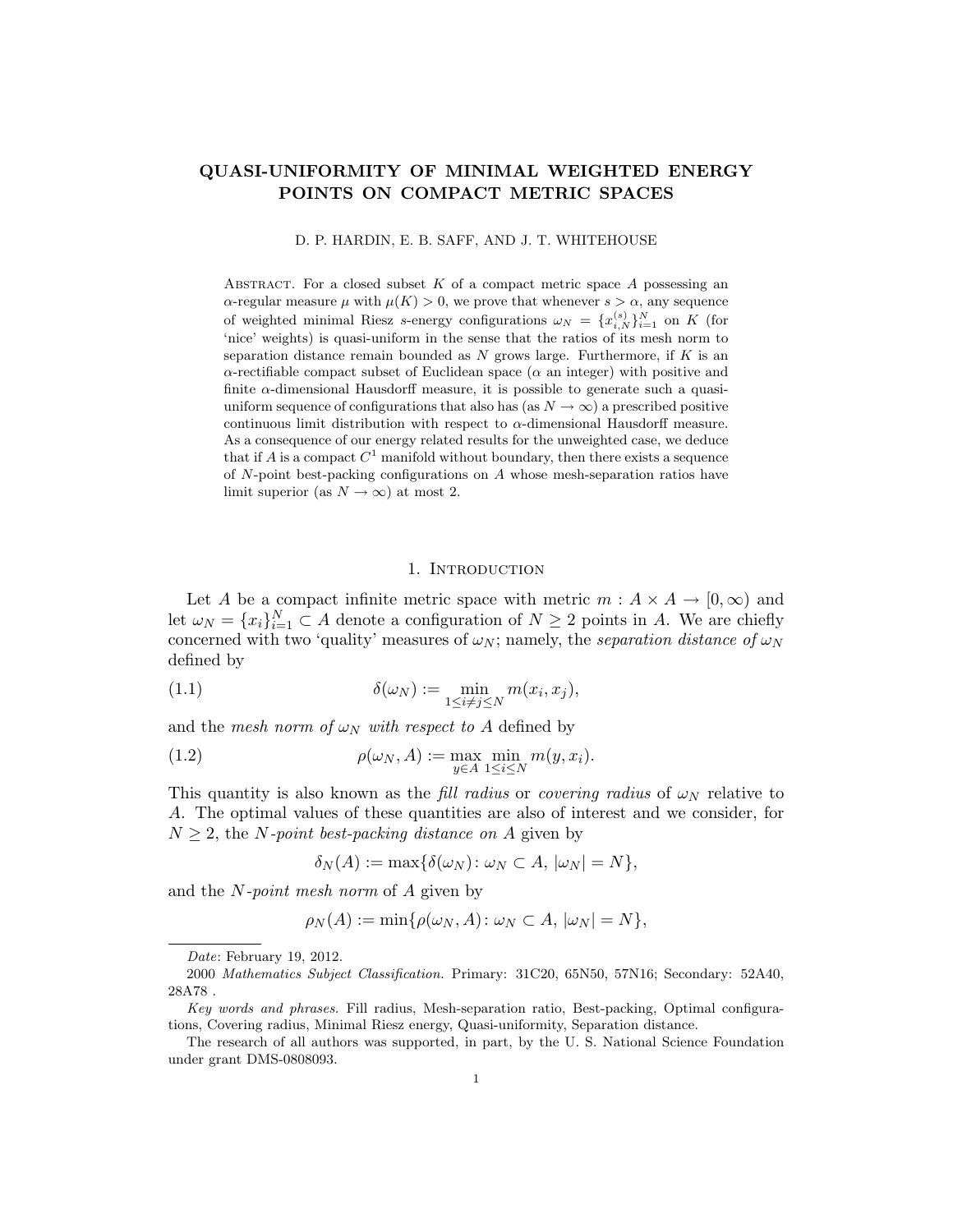where  $|S|$  denotes the cardinality of set S.

In the theory of approximation and interpolation (for example, by splines or radial basis functions (RBFs)), the separation distance is often associated with some measure of 'stability' of the approximation, while the mesh norm arises in the error of the approximation. In this context, the mesh-separation ratio (or mesh ratio)

$$
\gamma(\omega_N, A) := \rho(\omega_N, A) / \delta(\omega_N),
$$

can be regarded as a 'condition number' for  $\omega_N$  relative to A. If  $\{\omega_N\}_{N=2}^{\infty}$  is a sequence of N-point configurations such that  $\gamma(\omega_N, A)$  is uniformly bounded in N, then the sequence is said to be *quasi-uniform on A*. Quasi-uniform sequences of configurations are important for a number of methods involving RBF approximation and interpolation (see [9, 15, 17, 19]).

We remark that in some cases it is easy to obtain positive lower bounds for the mesh-separation ratio. For example, if A is connected, then  $\gamma(\omega_N, A) \geq 1/2$ . Furthermore, letting

$$
B(x,r) = \{ y \in A : m(y,x) \le r \}
$$

be the closed ball in A with center x and radius r, then  $\gamma(\omega_N, A) \geq \beta/2$  for any N-point configuration  $\omega_N \subset A$  whenever A and  $\beta \in (0,1)$  have the property that for any  $r \in (0, \text{diam}(A))$  and any  $x \in A$ , the annulus  $B(x, r) \setminus B(x, \beta r)$  is nonempty. The diameter of A is defined by

$$
diam(A) := max{m(x, y) : x \in A, y \in A}.
$$

In this paper we consider the separation distance and mesh norm of finite point configurations in A that minimize certain weighted energy functionals. We call  $w: A \times A \rightarrow [0, \infty)$  an *SLP weight on A* if it is symmetric and lower semi-continuous on  $A \times A$  and is positive on the diagonal,  $D(A)$ , of  $A \times A$ . For  $s > 0$  and a collection of  $N \geq 2$  distinct points  $\omega_N = \{x_1, \ldots, x_N\} \subset A$ , the  $(s, w)$ -energy of  $\omega_N$  (also known as the weighted Riesz s-energy) is

(1.3) 
$$
E_s^w(\omega_N) := \sum_{i \neq j} \frac{w(x_i, x_j)}{m(x_i, x_j)^s} = \sum_{i=1}^N \sum_{\substack{j=1 \ j \neq i}}^N \frac{w(x_i, x_j)}{m(x_i, x_j)^s},
$$

and we denote the *minimal N-point*  $(s, w)$ -energy of A by

(1.4) 
$$
\mathcal{E}_s^w(N,A) := \inf \{ E_s^w(\omega_N) : \omega_N \subset A, |\omega_N| = N \}.
$$

Since A is compact and the energy  $E_s^w(\omega_N)$  is lower semi-continuous, there exists at least one N-point configuration  $\omega_N^* \subset A$  such that  $E_s^w(\omega_N^*) = \mathcal{E}_s^w(N, A)$ . We refer to such an  $\omega_N^*$  as an N-point  $(s, w)$ -energy minimizing configuration on A. The asymptotics as  $N \to \infty$  of N-point  $(s, w)$ -energy minimizing configurations and their energies are investigated in [1, 10] for d-rectifiable sets  $A \subset \mathbb{R}^p$  and  $s > d$ (see further discussion in the next section).

In our results we shall require that A is either  $\alpha$ -regular or upper  $\alpha$ -regular as we next describe. For a positive Borel measure  $\mu$  supported on A and  $\alpha > 0$ , we say that  $\mu$  is upper  $\alpha$ -regular if there is some finite constant  $C_0$  such that

(1.5) 
$$
\mu(B(x,r)) \le C_0 r^{\alpha} \qquad (x \in A, 0 < r \le \text{diam}(A)),
$$

and we say that  $\mu$  is *lower*  $\alpha$ -regular if there is some positive constant  $c_0$  such that

(1.6) 
$$
c_0^{-1} r^{\alpha} \le \mu(B(x, r)) \qquad (x \in A, 0 < r \le \text{diam}(A)).
$$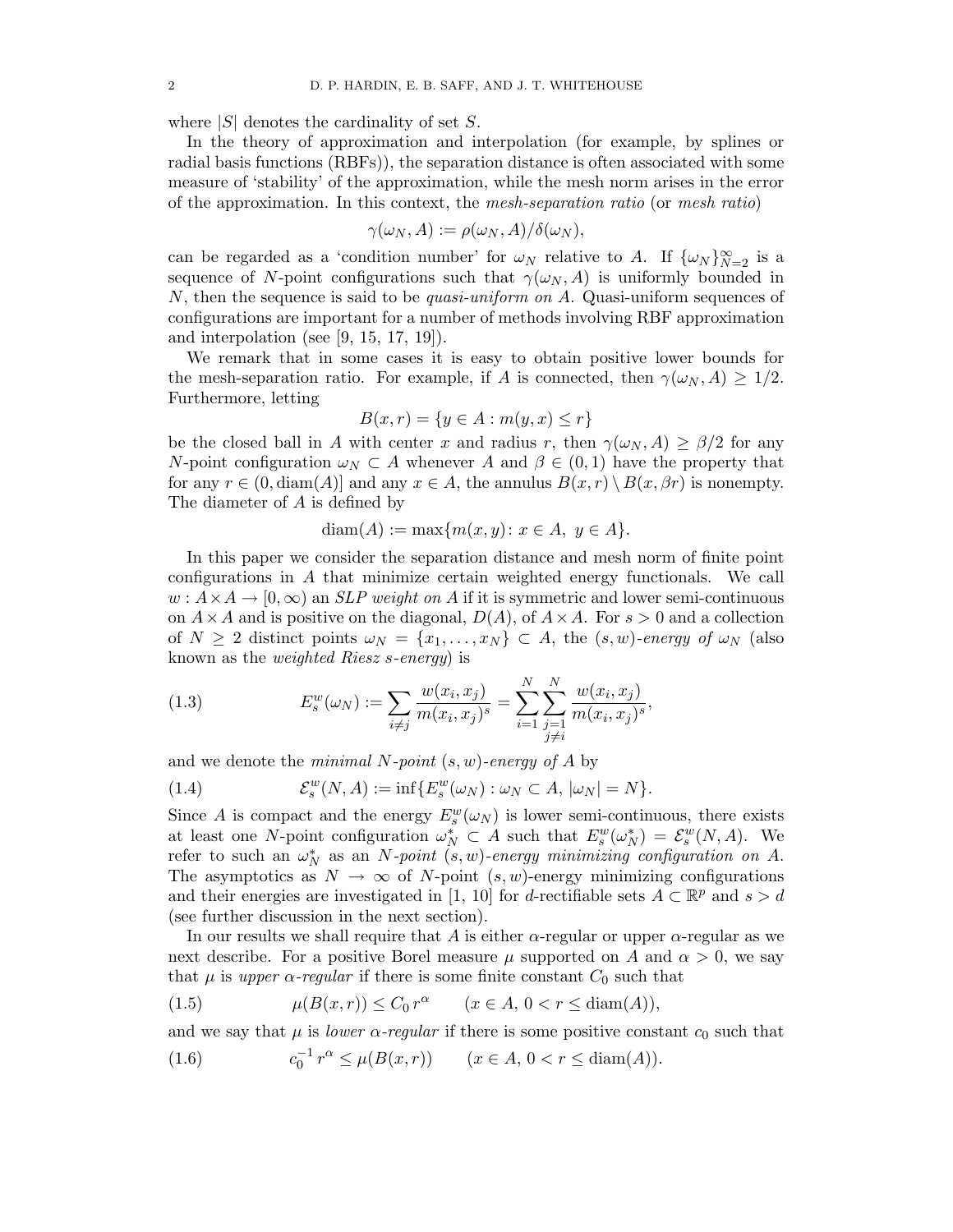We shall refer to A as an upper  $\alpha$ -regular metric space if there exists an upper  $\alpha$ -regular measure  $\bar{\mu}$  on A such that  $\bar{\mu}(A) > 0$  and shall refer to A as a *lower*  $\alpha$ regular metric space if there exists a lower  $\alpha$ -regular measure  $\mu$  on A such that  $\mu(A) < \infty$ . (Obviously, if A is upper  $\alpha$ -regular then A has infinitely many points.) If A supports a measure that is both upper and lower  $\alpha$ -regular, then we say that A is an  $\alpha$ -regular metric space. If A is  $\alpha$ -regular, then it is not difficult to show that the Hausdorff dimension of A,  $\dim_{\mathcal{H}} A$ , equals  $\alpha$  (cf. [12]). Furthermore, the α-dimensional Hausdorff measure of A,  $H_α(A)$ , is positive and finite.

Many of the constants appearing in this paper, either explicitly or implicitly involve the upper and lower regularity constants  $C_0$  and  $c_0$  appearing in (1.5) and (1.6). However, in certain cases we are interested in 'local' regularity estimates (i.e., for  $r$  small) which can substantially improve our explicit estimates for particular metric spaces of interest (e.g., A is the sphere  $S<sup>d</sup>$  with the Euclidean metric). Specifically, if  $\bar{\mu}$  is an upper  $\alpha$ -regular measure,  $\mu$  is a lower  $\alpha$ -regular measure and  $r^* > 0$ , we define

(1.7) 
$$
C_0(r^*) := \sup \{ \bar{\mu}(B(x,r))/r^{\alpha} : x \in A, 0 < r \leq r^* \},
$$

$$
c_0(r^*)^{-1} := \inf \{ \underline{\mu}(B(x,r))/r^{\alpha} : x \in A, 0 < r \leq r^* \}.
$$

We note that both  $C_0(r^*)$  and  $c_0(r^*)$  are increasing in  $r^*$ , and we make the definitions

(1.8) 
$$
C_0(0) := \lim_{r^* \to 0^+} C_0(r^*),
$$

$$
c_0(0) := \lim_{r^* \to 0^+} c_0(r^*).
$$

Furthermore, if A is a compact (i.e., without boundary),  $C^1$ , d-dimensional manifold and  $\mu = \mathcal{H}_d$ , then  $C_0(0) \cdot c_0(0) = 1$ . For the largest length scale of interest, with a slight abuse of notation, the global constants for  $\bar{\mu}$  and  $\mu$ , respectively, are related by  $C_0 = C_0(\text{diam}(A))$  and  $c_0 = c_0(\text{diam}(A)).$ 

One may obtain simple upper bounds for  $\delta_N(A)$  (respectively, lower bounds for  $\rho_N(A)$  in the case that A is lower (respectively, upper)  $\alpha$ -regular. Specifically, if A is lower  $\alpha$ -regular then there is a constant  $c_A < \infty$  such that

$$
(1.9) \t\t\t \delta_N(A) \le c_A N^{-1/\alpha}, \t (N \ge 2),
$$

while if A is upper  $\alpha$ -regular then there is a constant  $\tilde{c}_A > 0$  such that

$$
\rho_N(A) \ge \tilde{c}_A N^{-1/\alpha}, \qquad (N \ge 2).
$$

The bound (1.9) is a consequence of the facts that the balls  ${B(x, \delta(\omega_N)/2): x \in \mathbb{R}^N}$  $\omega_N$  are pairwise disjoint and that there exists a lower  $\alpha$ -regular measure  $\mu$  with  $\mu(A) < \infty$ . Similarly, if A is upper  $\alpha$ -regular, then the bound (1.10) follows from the covering property of the balls  $\{B(x, \rho(\omega_N, A)) : x \in \omega_N\}$  and the existence of an upper  $\alpha$ -regular measure  $\bar{\mu}$  with  $\bar{\mu}(A) > 0$ .

The main result of this paper, given in Theorem 5, is that a sequence of N-point  $(s, w)$ -energy minimizing configurations on an  $\alpha$ -regular compact metric space A is quasi-uniform on A whenever  $s > \alpha$ . As an application, we deduce that, if  $A \subset \mathbb{R}^p$ is d-rectifiable for some integer  $0 < d \leq p$  with  $\mathcal{H}_d(A) > 0$ , then a quasi-uniform sequence of N-point configurations on A can be found that has a prescribed bounded positive density on  $A$  (see Corollary 6 and the preceding discussion). Furthermore we show that if  $A$  is a smooth closed manifold, then there exists a sequence of  $N$ -point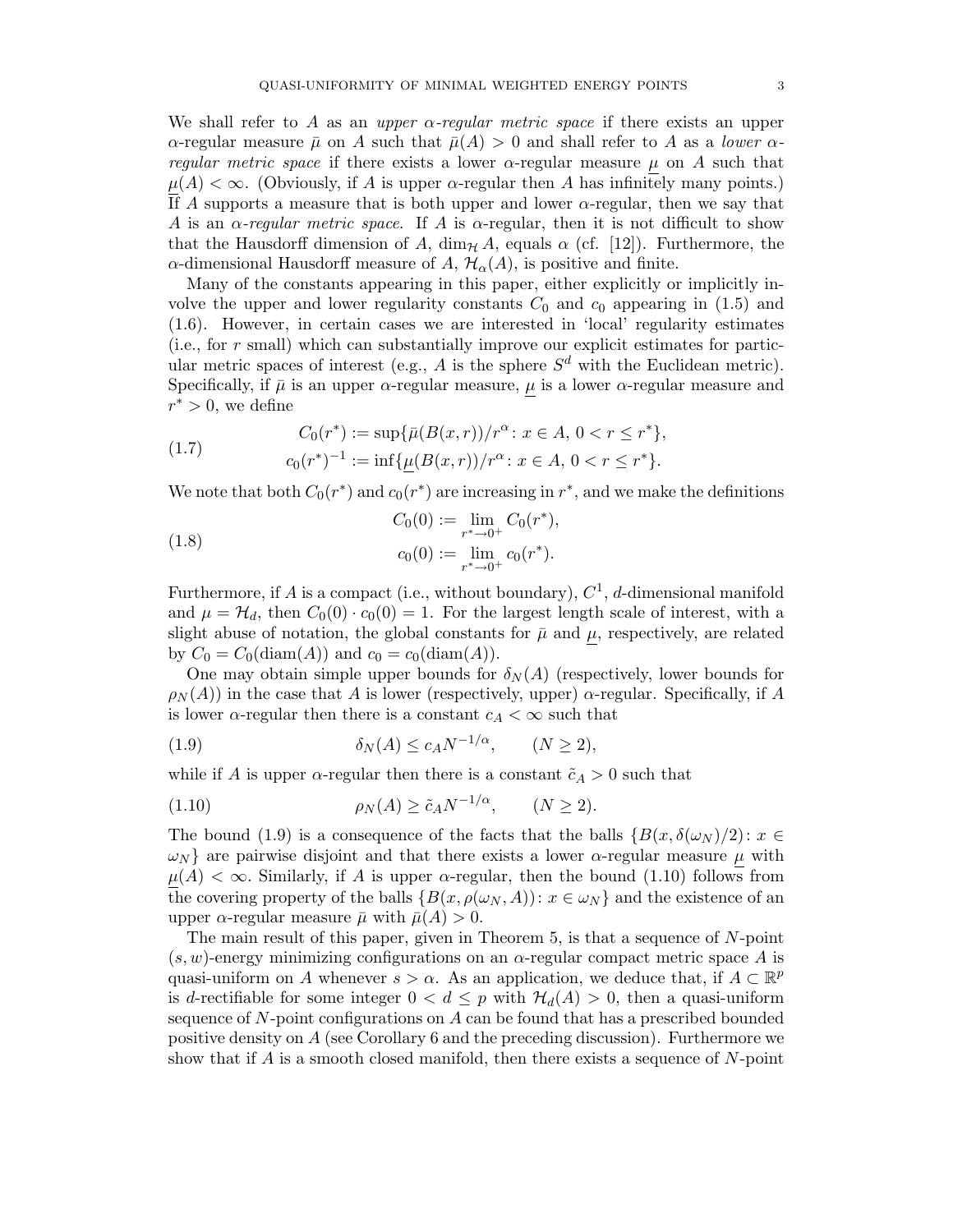best-packing configurations  $\{\nu_N\}_{N=2}^{\infty}$  on A for which  $\limsup_{N\to\infty} \gamma(\nu_N, A) \leq 2$  (see Corollary 8 ).

## 2. Main Results

We first consider the separation distance of  $(s, w)$ -energy minimizing configurations on an upper  $\alpha$ -regular compact metric space  $A$ . For these separation results, we consider symmetric weight functions w such that  $||w(\cdot, x)||_{L_p(\mu)}$  is uniformly bounded on A for some  $1 < p \leq \infty$ . Here we use the standard notation,

$$
||f||_{L_p(\mu)} := \begin{cases} \left(\int_A |f|^p \, d\mu\right)^{1/p}, & 1 \le p < \infty, \\ \mu\text{-ess sup } |f|, & p = \infty, \end{cases}
$$

where  $\mu$  is a positive Borel measure and f is a Borel measurable function on A.

The following theorem extends a result [1, Theorem 4] to a more general class of weight functions and to more general compact metric spaces.

**Theorem 1.** Let A be a compact, upper  $\alpha$ -regular metric space with respect to  $\bar{\mu}$ and let w be an SLP weight on A such that  $||w(\cdot, x)||_{L_{p_0}(\bar{\mu})}$  is uniformly bounded on A for some  $1 < p_0 \le \infty$ . Suppose  $1 < p \le p_0$ ,  $s > \alpha(1-1/p)$ , and  $N \ge 2$ . If  $\omega_N^*$  is an N-point  $(s, w)$ -energy minimizing configuration on A, then

$$
(2.1) \qquad \delta(\omega_N^*) \ge C_1 N^{-\left(\frac{1}{\alpha} + \frac{1}{sp}\right)} \qquad (N \ge 2),
$$

where  $C_1$  is a constant independent of N indicated below in  $(3.13)$ .

Taking w bounded and setting  $p = \infty$  in Theorem 1 produces the following result.

**Corollary 2.** Suppose A is a compact, upper  $\alpha$ -regular metric space and w is a bounded SLP weight on A, and let  $s > \alpha$ . If  $\omega_N^*$  is an N-point  $(s, w)$ -energy minimizing configuration on A, then

$$
(2.2) \t\t\t \delta(\omega_N^*) \ge C_2 N^{-1/\alpha} \t (N \ge 2),
$$

where  $C_2$  is a constant independent of N. Consequently,

$$
(2.3) \t\t\t \delta_N(A) \ge C_2 N^{-1/\alpha} \t (N \ge 2).
$$

For the unweighted case  $w \equiv 1$ , the constant  $C_2$  satisfies

(2.4) 
$$
C_2 \ge \left[\frac{\bar{\mu}(A)}{C_0} \left(1 - \frac{\alpha}{s}\right)\right]^{1/\alpha} \left(\frac{\alpha}{s}\right)^{1/s},
$$

where  $C_0 = C_0(\text{diam}(A)).$ 

We note that if A in Corollary 2 is  $\alpha$ -regular, then by inequality (1.9) we see that  $N$ -point  $(s, w)$ -energy minimizing configurations on  $A$  have the best possible order of separation as  $N \to \infty$ .

With respect to the separation constant of (2.4), if  $d \geq 2$  and  $A = \mathbb{S}^d$  with  $\sigma_d$ denoting the uniform probability distribution on  $\mathbb{S}^d$ , then we can get an explicit lower bound for  $C_2$  by calculating the regularity constant  $C_0$ . As stated in [13], for  $x \in \mathbb{S}^d$ ,  $0 \le r \le 2$ , and

(2.5) 
$$
\gamma_d := \frac{\Gamma\left(\frac{d+1}{2}\right)}{\Gamma(d/2)\Gamma(1/2)},
$$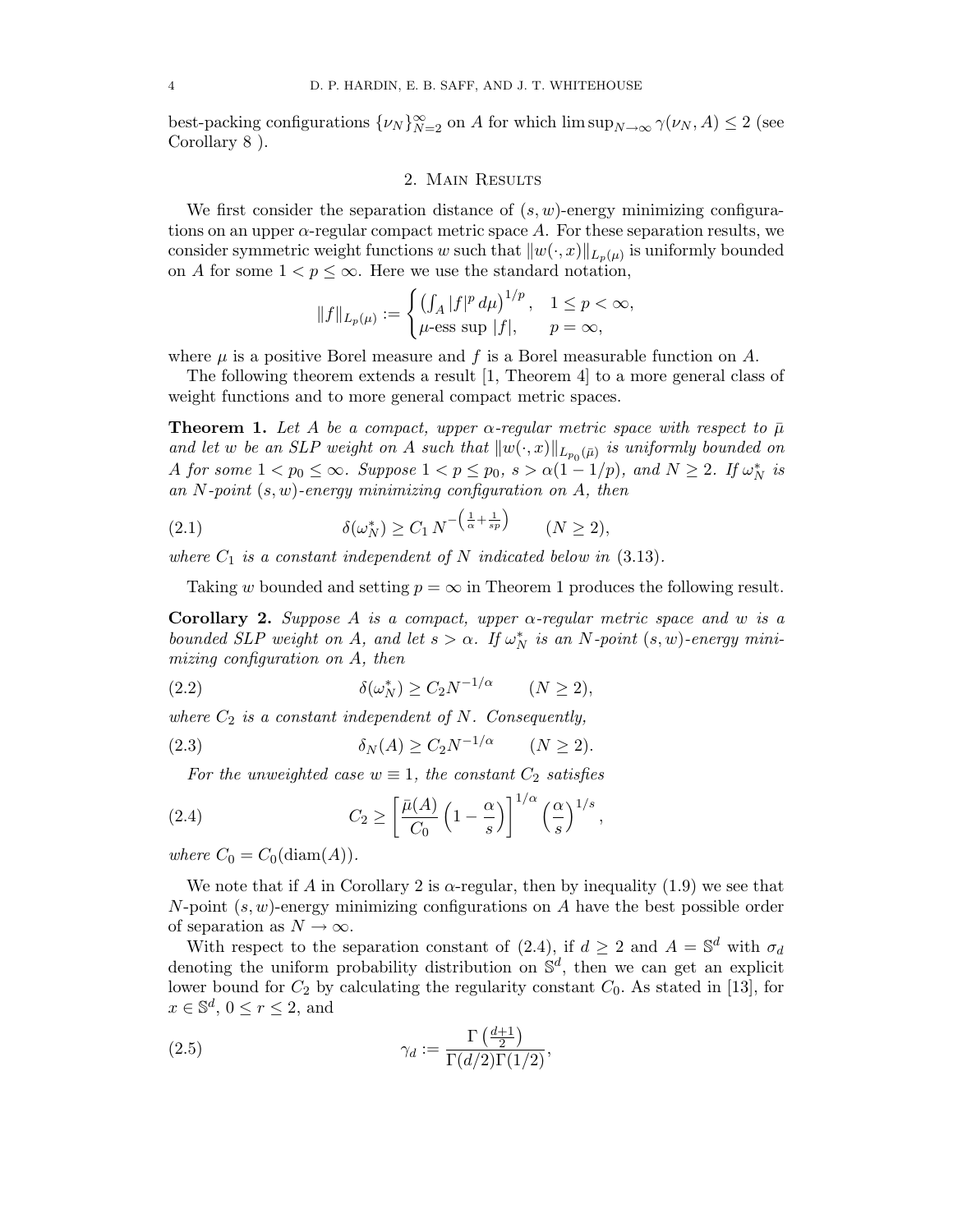there holds

$$
\sigma_d(r) := \sigma_d(B(x,r)) = \gamma_d \int_{1-r^2/2}^1 (1-t^2)^{d/2-1} dt
$$

from which it follows that

$$
\sigma_d(r) \le \frac{\gamma_d}{d} r^d,
$$

and, as  $r \to 0^+,$ 

$$
\sigma_d(r) = \frac{\gamma_d}{d}r^d + \mathcal{O}(r^{d+2}).
$$

Therefore, for the uniform probability distribution on  $\mathbb{S}^d$ , the global upper regularity constant is

(2.6) 
$$
C_0 = \sup_{0 < r \le 2} \frac{\sigma_d(r)}{r^d} = \frac{\gamma_d}{d},
$$

and when applied to (2.4) we obtain

(2.7) 
$$
C_2 \ge \left(\frac{d}{\gamma_d}\right)^{1/d} \left(1 - \frac{d}{s}\right)^{1/d} \left(\frac{d}{s}\right)^{1/s}.
$$

With this lower bound for  $C_2$ ,  $(2.2)$  becomes

$$
(2.8) \qquad \delta(\omega_N^*) \ge \left(\frac{d}{\gamma_d}\right)^{1/d} \left(1 - \frac{d}{s}\right)^{1/d} \left(\frac{d}{s}\right)^{1/s} N^{-1/d} \qquad (N \ge 2, \, s > d),
$$

and, on letting  $s \to \infty$ , we deduce for the N-point best-packing distance

$$
\delta_N(\mathbb{S}^d) \ge \left(\frac{d}{\gamma_d}\right)^{1/d} N^{-1/d} \qquad (N \ge 2, \, s > d).
$$

A less explicit lower bound for the separation constant of minimal energy points for  $s > d$  on  $\mathbb{S}^d$  was obtained in [13, Corollary 4].

We next consider the mesh norm of  $(s, w)$ -energy minimizing configurations on an  $\alpha$ -regular compact metric space A. In this case we require that the weight function w be bounded.

**Theorem 3.** Let A be a compact,  $\alpha$ -regular metric space with respect to the measure  $\mu$  and  $K \subset A$  be a compact set of positive  $\mu$ -measure. Let w be a bounded SLP weight on K. If  $s > \alpha$  and  $\omega_N^*$  is an N-point  $(s, w)$ -energy minimizing configuration on K, then

(2.9) 
$$
\rho(\omega_N^*, K) \le C_3 N^{-1/\alpha} \qquad (N \ge 2),
$$

where  $C_3$  is a constant independent of N given below in  $(3.41)$ .

Theorem 3 substantially extends a result of [6] that holds for unweighted energy minimizing point configurations when  $K \subset \mathbb{R}^p$  is restricted to be the finite union of bi-Lipschitz images of compact sets in  $\mathbb{R}^d$ .

We remark that for  $K$  and  $A$  as in Theorem 3, the set  $K$  need not inherit the lower  $\alpha$ -regularity of A. However, since  $\mu(K) > 0$ , we do have that K is an upper  $\alpha$ -regular metric space and, consequently, there is a constant  $\tilde{c}_K > 0$  such that (1.10) holds with A replaced by K. Hence, the inequality  $(2.9)$  has the best possible order with respect to N.

Taking  $w \equiv 1$  in Theorem 3 immediately yields the following.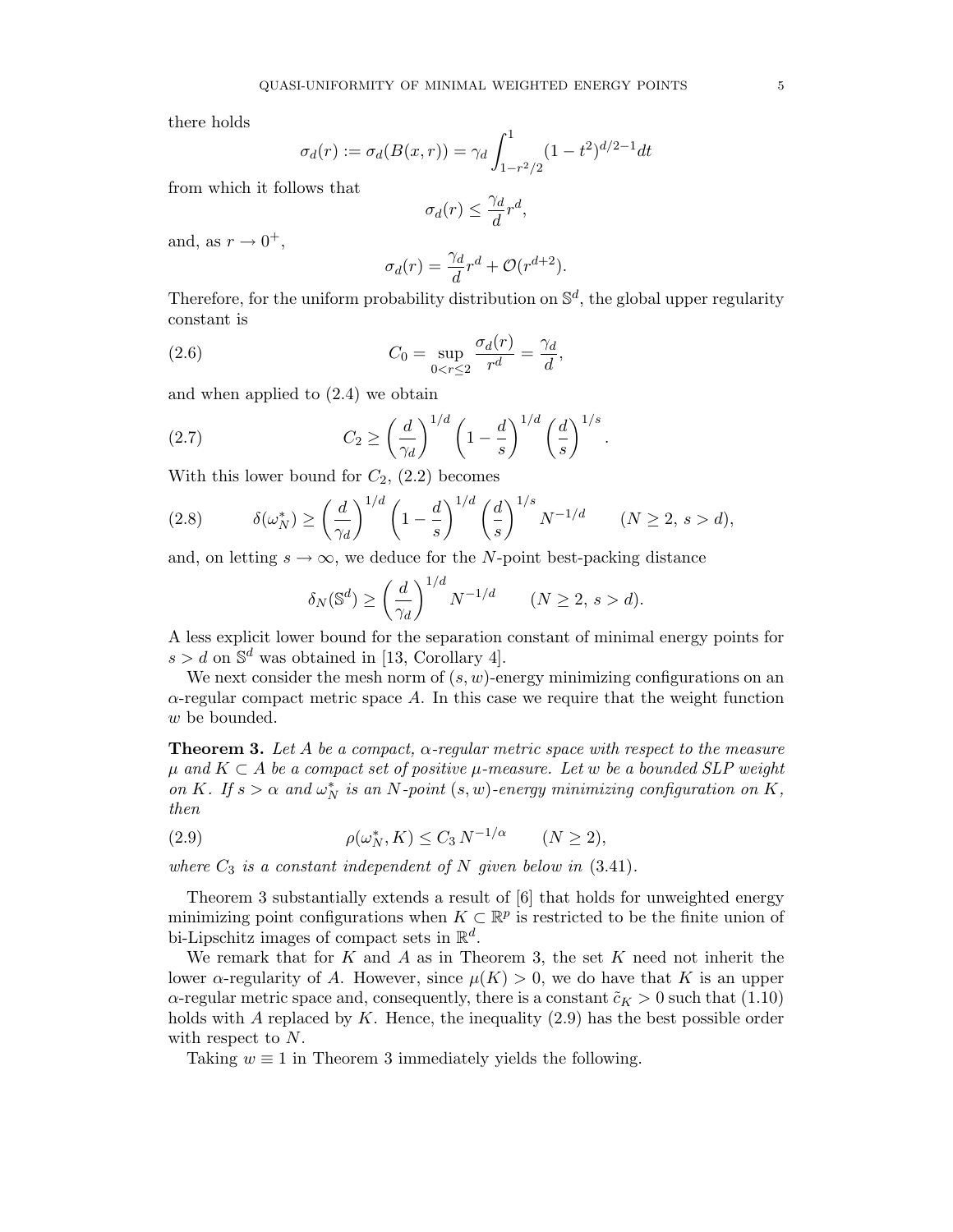**Corollary 4.** Let A be a compact,  $\alpha$ -regular metric space with respect to the measure  $\mu$  and let  $K \subset A$  be a compact set of positive  $\mu$ -measure. Then there exists a constant  $C_4$  such that

$$
\rho_N(K) \le C_4 N^{-1/\alpha} \qquad (N \ge 2).
$$

Combining Corollary 2 and Theorem 3 we obtain our main result.

**Theorem 5.** Let A be a compact,  $\alpha$ -regular metric space with respect to the measure  $\mu$  and let  $K \subset A$  be a compact set of positive  $\mu$ -measure. Furthermore, let w be a bounded SLP weight on K, and for  $s > \alpha$  and  $N \geq 2$ , let  $\omega_N^*$  be an N-point  $(s, w)$ energy minimizing configuration on K. Then  $\{\omega_N^*\}_{N=2}^\infty$  is quasi-uniform on K.

We remark that there are  $\alpha$ -regular sets A and values of  $s < \alpha$  for which (unweighted)  $(s, 1)$ -energy minimizing configurations on A have a mesh-separation ratio that goes to  $\infty$  with N. One such example given in [3] is a 'washer' A obtained by revolving a certain rectangle about an axis parallel to one of its sides, where it turns out that for  $s < 1/3$ , the support of the limit distribution of the  $(s, 1)$ -energy minimizing configurations on  $A$  omits an open subset of  $A$ . Also, for the logarithmic energy which corresponds to  $s = 0$ , it is shown in [11] that, for  $w \equiv 1$ , the support of the limit distribution of the log-energy minimizing configurations on a torus in  $\mathbb{R}^3$ is only supported on the positive curvature portion of the torus, so that the meshseparation ratio for such configurations is again unbounded as  $N \to \infty$ . Examples also abound in one dimension. For the logarithmic energy, it is well-known [21, Sections 6.7 and 6.21 that for  $A = [-1, 1]$  and  $w \equiv 1$  the minimum energy points are zeros of Jacobi orthogonal polynomials (together with  $\pm 1$ ) that have separation distance of precise order  $1/N^2$  and mesh norm of precise order  $1/N$ , so that the mesh-separation ratio grows like N.

One of our main motivations for considering weighted minimum energy configurations is that for a large class of sets  $A$  one can design a weight function  $w$  so that a sequence of  $N$ -point  $(s, w)$ -energy minimizing configurations have a specified limiting density on A as  $N \to \infty$ . The following result is a consequence of Theorem 5 and [1, Corollary 2]. Recall that a set in  $\mathbb{R}^p$  is *d*-rectifiable if it is the Lipschitz image of a bounded set in  $\mathbb{R}^d$ .

**Corollary 6.** Let  $d \leq p$  and  $A \subset \mathbb{R}^p$  be a compact, infinite set that is d-rectifiable and lower d-regular with respect to  $\mathcal{H}_d$  for some integer d. Suppose  $\sigma$  is a probability density on A that is continuous almost everywhere with respect to  $\mathcal{H}_d$  and is bounded above and below by positive constants. Let  $s > d$  and  $w : A \times A \rightarrow [0, \infty)$  be given by

(2.10) 
$$
w(x, y) := (\sigma(x)\sigma(y))^{-s/2d}.
$$

For  $N \geq 2$ , let  $\omega_N^*$  be an N-point  $(s, w)$ -energy minimizing configuration on A. Then  $\{\omega_N^*\}_{N=2}^{\infty}$  is quasi-uniform on A and the sequence of normalized counting measures associated with the  $\omega_N^*$ 's converges weak-star (as  $N \to \infty$ ) to  $\sigma d\mathcal{H}_d$ .

For A an infinite, compact, metric space and  $s > 0$ , let  $\omega_N^s$  be an N-point  $(s, 1)$ energy minimizing configuration on A. Furthermore, let  $\nu_N$  be a cluster point (in the product topology on  $A^N$ ) of  $\omega_N^s$  as  $s \to \infty$ . As we now show,  $\nu_N$  must be an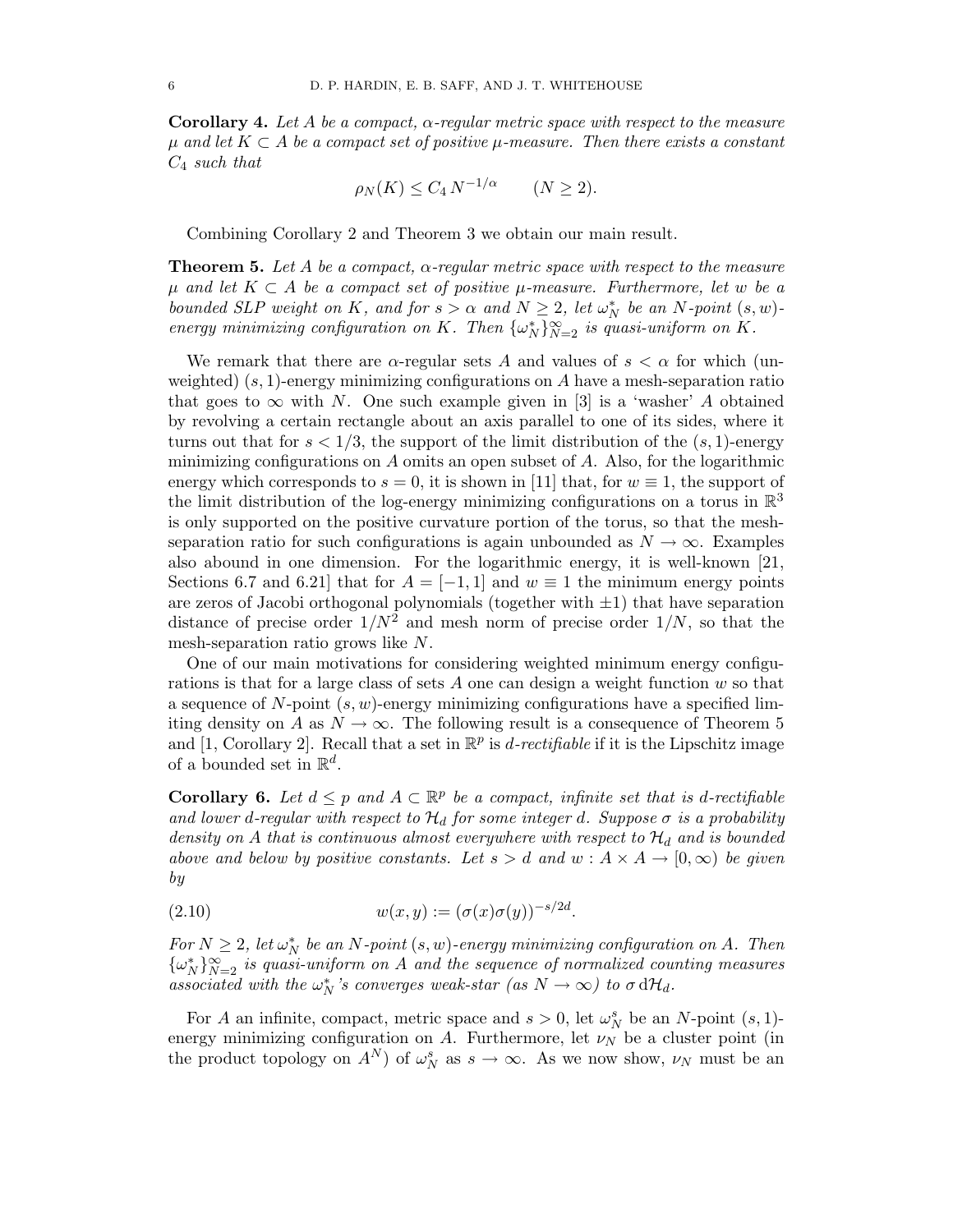N-point best-packing configuration on A, that is,  $\delta(\nu_N) = \delta_N(A)$ . For this purpose, let  $\tilde{\omega}_N$  be an N-point best-packing configuration on A. Then we have

$$
\delta(\omega_N^s)^{-s} \le \mathcal{E}_s^1(N, A) \le E_s^1(\tilde{\omega}_N) \le N(N-1)\delta_N(A)^{-s},
$$

and so

$$
(N(N-1))^{-1/s}\delta_N(A) \le \delta(\omega_N^s) \le \delta_N(A),
$$

which gives

(2.11) 
$$
\lim_{s \to \infty} \delta(\omega_N^s) = \delta_N(A).
$$

Since  $\omega_N^{s_j} \to \nu_N$  for some subsequence  $s_j \to \infty$ , it follows from (2.11) and continuity that  $\delta(\nu_N) = \delta_N(A)$  and so  $\nu_N$  is an N-point best-packing configuration on A.

In general, it is not true that a sequence of N-point best-packing configurations in A is quasi-uniform on A (e.g., if A is the classical  $(1/3)$ -Cantor set in [0,1] together with any point outside this interval). However, for  $A$  as in Theorem 5, it turns out that by using  $(s, 1)$ -energy minimizing configurations on A and taking  $s \to \infty$  we can construct a sequence of  $N$ -point best-packing configurations in  $A$  that is also quasi-uniform on A.

**Theorem 7.** Let A be a compact,  $\alpha$ -regular metric space with respect to the measure  $\mu$  and let  $K \subset A$  be a compact set of positive  $\mu$ -measure. For  $N \geq 2$ , let  $\nu_N$  be a cluster point of a family of N-point  $(s, 1)$ -energy minimizing configurations on K as  $s \to \infty$ . Then  $\{\nu_N\}_{N=2}^{\infty}$  is a sequence of N-point best-packing configurations on K that is also quasi-uniform on K.

Furthermore, the mesh-separation ratios satisfy

(2.12) 
$$
\limsup_{N \to \infty} \gamma(\nu_N, K) \leq 2 \left( \frac{\mu(A)}{\mu(K)} \right)^{1/\alpha} [c_0(0) C_0(0)]^{1/\alpha},
$$

where  $c_0(0)$  and  $C_0(0)$  are given in (1.8) for the set A.

We note that the constant on the right-hand side of  $(2.12)$  is at least 2 per  $(1.7)$ and (1.8). One can also establish an analogous result concerning the existence of quasi-uniform sequences of *weighted* best-packing configurations (cf. [2]). We leave this extension to the reader.

When applied to a compact  $C^1$  manifold without boundary, Theorem 7 has the following corollary.

**Corollary 8.** If A is a compact d-dimensional  $C^1$  manifold without boundary and  $K \subset A$  is a compact subset of positive  $\mathcal{H}_d$  measure, then there exists a sequence of N-point best-packing configurations  $\{\nu_N\}_{N=2}^{\infty}$  on K such that

.

(2.13) 
$$
\limsup_{N \to \infty} \gamma(\nu_N, K) \le 2 \left( \frac{\mathcal{H}_d(A)}{\mathcal{H}_d(K)} \right)^{1/\alpha}
$$

In particular, if  $K = A$  we have

(2.14) 
$$
\limsup_{N \to \infty} \gamma(\nu_N, A) \leq 2.
$$

The proof of Corollary 8 simply amounts to noting that for a  $C^1$  manifold without boundary A, and  $\mathcal{H}_d|_A =: \mu$ , the constants  $c_0(0)$  and  $C_0(0)$  of (1.8) are reciprocals.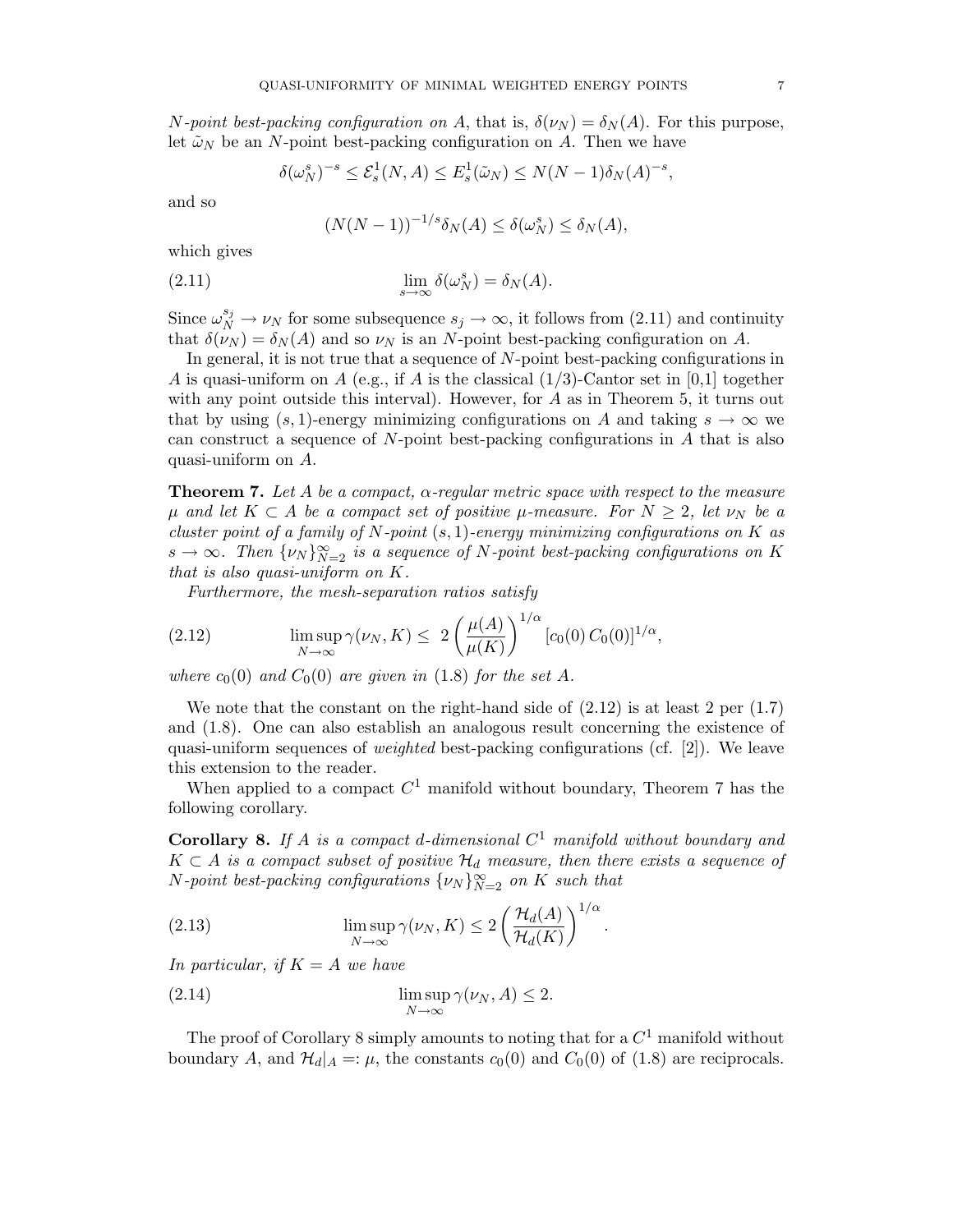In comparison with  $(2.14)$ , we remark that it is easy to see that there is always an increasing sequence  $\{N_k\}_{k=1}^{\infty}$  of positive integers such that for each k there is an  $N_k$ point best-packing configuration  $\hat{\nu}_{N_k}$  on A such that  $\gamma(\hat{\nu}_{N_k}, A) < 2$  for all k; indeed, this follows from the observation that if  $\omega_N$  is any N-point configuration on A such that  $\gamma(\omega_N, A) \geq 2$  then there is some  $x \in A \setminus \omega_N$  such that  $\delta(\omega_N \cup \{x\}) = \delta(\omega_N)$ .

We conclude this section with further references to related results. Separation theorems for the case  $s \leq d = \dim_{\mathcal{H}}(A)$  have been established only for rather special sets and values of s. Dahlberg [5] proved that (unweighted) optimal  $((p-2), 1)$ energy configurations  $\omega_N^*$  on A are well-separated (i.e., they satisfy  $\delta(\omega_N^*) \geq CN^{-1/d}$ for some positive constant C) if  $A \subset \mathbb{R}^p$   $(p \ge 3)$  is a smooth  $d = p - 1$  dimensional closed surface in  $\mathbb{R}^p$  that separates  $\mathbb{R}^p$  into two components. For the critical value  $s = d$  and A a d-rectifiable subset of a smooth d-dimensional manifold in  $\mathbb{R}^p$ , it is shown in [1] that the following weaker separation result holds

$$
(2.15) \t\t\t \delta(\omega_N^*) \ge C(N \log N)^{-1/d},
$$

for some positive constant C.

For the case that  $A = \mathbb{S}^d$ , the d-dimensional unit sphere in  $\mathbb{R}^{d+1}$ , well-separation was proved in [14] for the range of values  $d-1 < s < d$  and further extended by Dragnev and Saff [8] to the range  $d-2 < s < d$  with explicit estimates for the separation constant C. Well-separation for  $s = d - 2$  and  $d \geq 3$  was established in [6].

Thus, for the important case of  $A = \mathbb{S}^2$  it is known that optimal s-energy configurations on  $\mathbb{S}^2$  are well-separated for all nonnegative values of  $s \neq 2$  (wellseparatedness for  $s = 0$  was established in [18]; see also [7]); for the critical value  $s = 2$ , the only known separation results are of the weak form given in  $(2.15)$ .

Much less is known with regard to covering (mesh norm) theorems in the case that  $s \leq d$  (see [20, Sec. 1.3]).

### 3. Proofs

In the proofs we shall need that an SLP weight  $w$  is bounded below in a neighborhood of the diagonal  $D(A)$ . Indeed, the positivity and lower semi-continuity of w on  $D(A)$  and the compactness of A imply that there are positive numbers  $\eta$  and  $\kappa$  such that

$$
(3.1) \t\t w(x,y) \ge \eta \t (x, y \in A, m(x,y) \le \kappa).
$$

*Proof of Theorem 1.* The initial part of this argument proceeds as in [13]. Let  $N \geq$ 2 be fixed and let  $\omega_N^* = \{x_1, \ldots, x_N\} \subset A$  be a fixed  $(s, w)$ -energy minimizing configuration in A. For  $x \in A$  and  $1 \leq i \leq N$ , let

$$
U_i(x) := \sum_{\substack{j=1 \ j \neq i}}^N \frac{w(x, x_j)}{m(x, x_j)^s}.
$$

Since  $\omega_N^*$  is a minimizing configuration we have the lower bound

(3.2) 
$$
U_i(x_i) \le U_i(x) \text{ for all } x \in A.
$$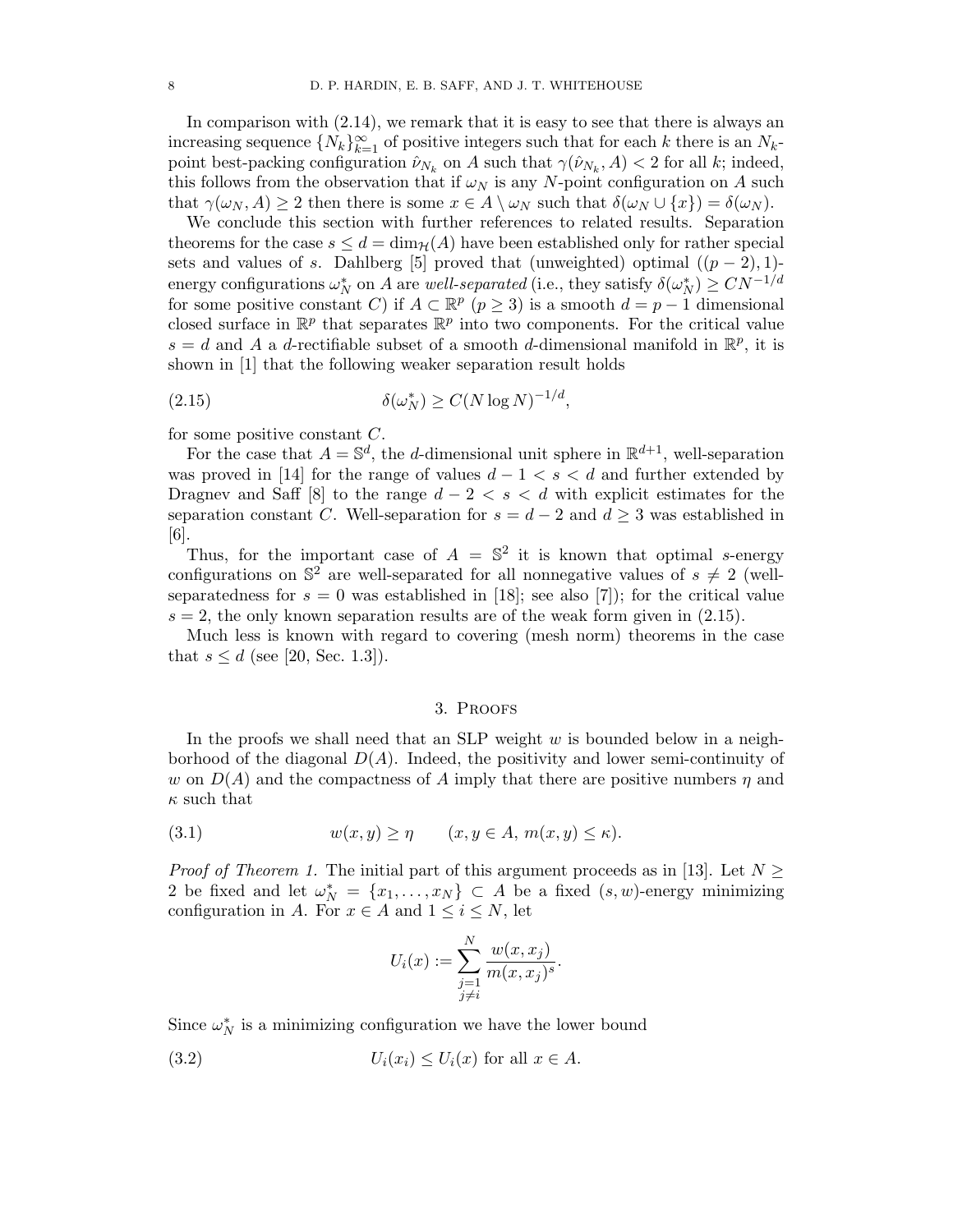Fix  $r_1 \leq \text{diam}(A)$  such that

(3.3) 
$$
\bar{\mu}\left(\bigcup_{j=1}^N B(x_j,r_1)\right) \geq \bar{\mu}(A).
$$

The radius  $r_1$  can clearly be chosen independent of N, for example  $r_1 = \text{diam}(A)$ , and we note for future reference that it suffices to take  $r_1 > \rho(\omega_N^*, A)$ . For the rest of this proof we fix  $r_1 = \text{diam}(A)$ .

Now let  $0 < \theta < 1$  and define

(3.4) 
$$
r_0 := \left(\frac{\theta \bar{\mu}(A)}{N C_0(r_1)}\right)^{1/\alpha},
$$

where  $C_0(r_1) = C_0$  is the upper regularity constant of  $\bar{\mu}$  as in (1.7). We note that  $r_0 < r_1$  as can be seen from the fact that  $\bar{\mu}(A) \leq C_0(r_1)r_1^{\alpha}$ .

For  $B(x, r_0, r_1) := B(x, r_1) \setminus B(x, r_0)$ , let

$$
D := \bigcup_{j=1}^{N} B(x_j, r_0, r_1).
$$

Using the upper regularity of  $\bar{\mu}$  and (3.3) we see that

$$
\bar{\mu}(D) \ge \bar{\mu}(A) - \sum_{j=1}^{N} \bar{\mu}(B(x_j, r_0)) \ge (1 - \theta)\bar{\mu}(A) > 0,
$$

and thus by inequality (3.2) we have (3.5)

$$
U_i(x_i) \leq \frac{1}{\bar{\mu}(D)} \int_D U_i(x) d\bar{\mu}(x) \leq \frac{1}{(1-\theta)\bar{\mu}(A)} \sum_{\substack{j=1 \ j \neq i}}^N \int_{B(x_j,r_0,r_1)} \frac{w(x,x_j)}{m(x,x_j)^s} d\bar{\mu}(x).
$$

Applying Hölder's inequality with  $1/q = 1 - 1/p$  we obtain

$$
(3.6) \quad U_i(x_i) \leq \frac{1}{(1-\theta)\bar{\mu}(A)} \sum_{\substack{j=1 \ j \neq i}}^N \|w(\cdot,x_j)\|_{L_p(\bar{\mu})} \left( \int_{B(x_j,r_0,r_1)} \frac{1}{m(x,x_j)^{sq}} d\bar{\mu}(x) \right)^{1/q}.
$$

Converting the integral on the right-hand side of (3.6) to the appropriate integral of the distribution function, and noting that  $sq > \alpha$  by assumption, we have (3.7)

$$
\int_{B(x_j,r_0,r_1)} \frac{1}{m(x,x_j)^{sq}} d\bar{\mu}(x) = \int_0^\infty \bar{\mu}\left(\left\{x \in B(x_j,r_0,r_1) : m(x_j,x)^{-sq} > t\right\}\right) dt
$$
\n
$$
\leq \int_{r_1^{-sq}}^{r_0^{-sq}} \bar{\mu}\left(B(x_j,t^{-1/sq})\right) dt
$$
\n
$$
\leq \frac{C_0(r_1) \, sq}{sq - \alpha} \, r_0^{\alpha - sq}
$$
\n
$$
= \frac{C_0(r_1) \, sq}{sq - \alpha} \left(\frac{\theta \bar{\mu}(A)}{NC_0(r_1)}\right)^{1 - (sq)/\alpha},
$$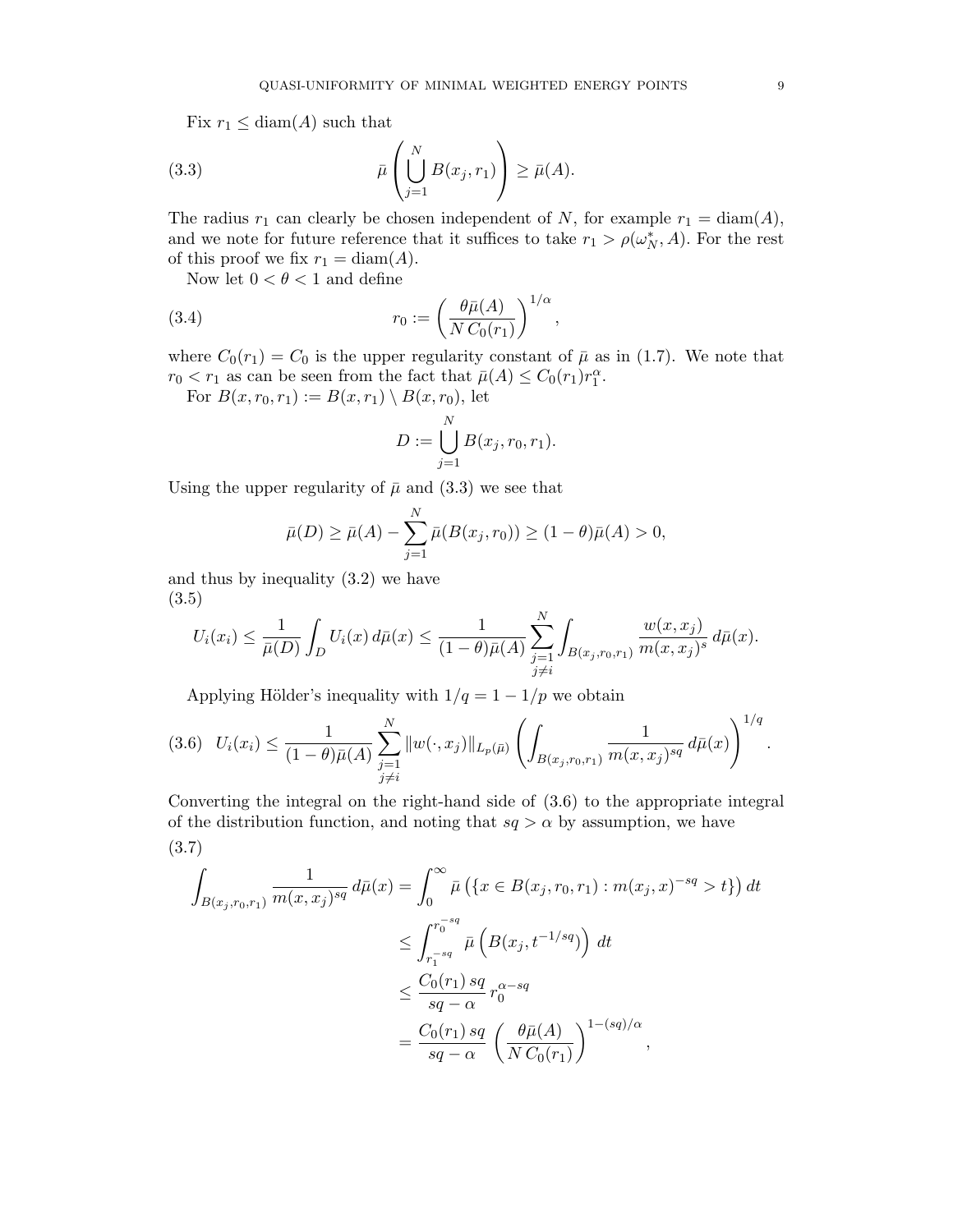which, combined with (3.6), gives

$$
(3.8) \quad U_i(x_i) \leq \frac{\|w\|_{p,\infty}}{(1-\theta)\bar{\mu}(A)} \left(\frac{C_0(r_1) \, sq}{sq - \alpha}\right)^{1/q} (N-1) \left(\frac{\theta \bar{\mu}(A)}{NC_0(r_1)}\right)^{1/q - s/\alpha}
$$
\n
$$
< \frac{1}{\bar{\mu}(A)} \left(\frac{C_0(r_1)}{\bar{\mu}(A)}\right)^{s/\alpha} \left(\frac{\|w\|_{p,\infty}}{(1-\theta)\theta^{s/\alpha-1/q}}\right) \left(\frac{sq\bar{\mu}(A)}{sq - \alpha}\right)^{1/q} N^{1/p + s/\alpha},
$$

where  $||w||_{p,\infty} := \sup_{x \in A} ||w(\cdot, x)||_{L_p(\bar{\mu})} < \infty.$ Choosing

(3.9) 
$$
\theta_0 := \frac{sq - \alpha}{sq - \alpha + \alpha q} = \left(\frac{s}{\alpha} - \frac{1}{q}\right) \left(\frac{s}{\alpha} + \frac{1}{p}\right)^{-1} < 1,
$$

which minimizes the right-hand side of  $(3.8)$  with respect to  $\theta$ , we obtain

(3.10) 
$$
U_i(x_i) \le c_1 N^{s/\alpha + 1/p},
$$

where after a bit of arithmetic we have

(3.11) 
$$
c_1 := \|w\|_{p,\infty} \left(\frac{C_0(r_1)}{\bar{\mu}(A)} \frac{s/\alpha + 1/p}{s/\alpha - 1/q}\right)^{s/\alpha} \left(\frac{s/\alpha + 1/p}{\bar{\mu}(A)}\right)^{1/p} (s/\alpha)^{1/q}
$$

Next, select the indices  $1 \le i_s \ne j_s \le N$  so that  $\delta(\omega_N^*) = m(x_{i_s}, x_{j_s})$  and let  $\kappa$  and  $\eta$  be as in (3.1). If  $\delta(\omega_N^*) \leq \kappa$ , then

.

 $\Box$ 

(3.12) 
$$
\frac{\eta}{\delta(\omega_N^*)^s} \le \frac{w(x_{i_s}, x_{j_s})}{m(x_{i_s}, x_{j_s})^s} \le U_{i_s}(x_{i_s}) \le c_1 N^{s/\alpha + 1/p},
$$

and therefore

$$
\delta(\omega_N^*) \ge \left(\frac{\eta}{c_1}\right)^{1/s} N^{-\frac{1}{\alpha} - \frac{1}{sp}}.
$$

Hence, (2.1) holds with

(3.13) 
$$
C_1 := \min{\kappa, \ (\eta/c_1)^{1/s}}.
$$

We remark that for the case when  $w \equiv 1$  and  $p = \infty$ , we can take  $\kappa = \infty$ ,  $\eta = 1$ , and so from (3.13) we deduce the separation estimate

$$
\delta(\omega_N^*) \ge C_2 N^{-1/\alpha} \qquad (N \ge 2),
$$

where

(3.14) 
$$
C_2 := \left[\frac{\bar{\mu}(A)}{C_0(r_1)}(1-\alpha/s)\right]^{1/\alpha} (\alpha/s)^{1/s}, r_1 = \text{diam}(A).
$$

For the proof of Theorem 3, we utilize the following.

**Lemma 9.** Let A be a compact, infinite, lower  $\alpha$ -regular metric space with lower  $\alpha$ -regular measure  $\mu$ ,  $w : A \times A \rightarrow [0, \infty)$  be an SLP weight on A, and  $s > \alpha$ . Then there exists a positive integer  $N_0$  independent of s, such that

(3.15) 
$$
\mathcal{E}_s^w(N,A) \geq C_5 N^{1+s/\alpha} \qquad (N \geq N_0),
$$

where  $C_5$  is a constant independent of N given below in  $(3.19)$ .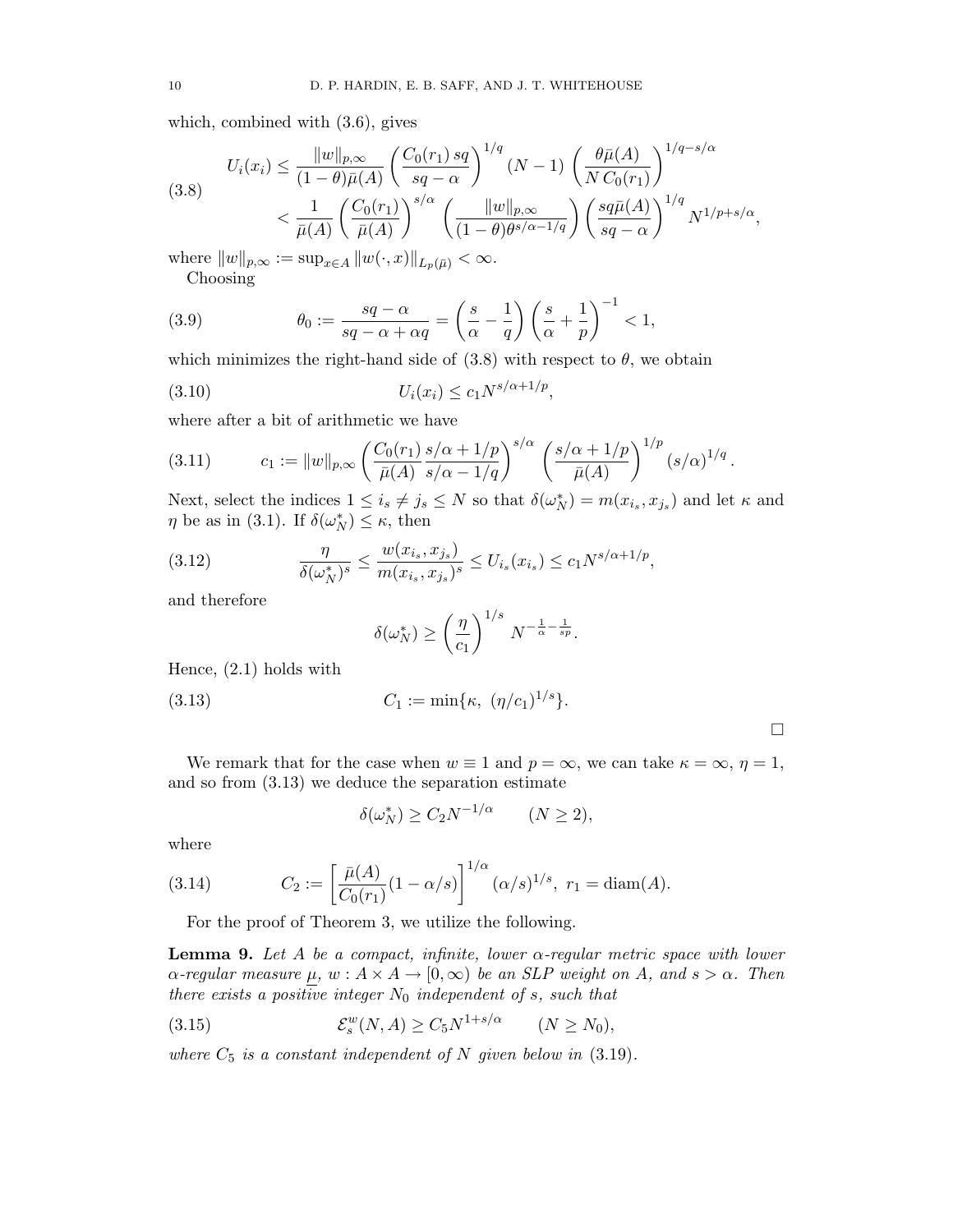*Proof.* Let  $\kappa$  and  $\eta$  be as in (3.1) and let  $0 < r_2 \leq \kappa$ . Since A is compact, there is some  $M$  such that the  $M$ -point best-packing distance satisfies

$$
(3.16) \t\t \t\t \delta_M(A) \le r_2.
$$

Let  $N > M$  and let  $\omega_N = \{x_1, \ldots, x_N\} \subset A$  be an arbitrary N-point configuration of distinct points. For  $1 \leq i \leq N$ , let  $y_i \in \omega_N$  be a fixed nearest neighbor to  $x_i$  in the configuration  $\omega_N$ , and set

$$
\delta_i := m(x_i, y_i) = \min_{\substack{1 \le j \le N \\ j \ne i}} m(x_i, x_j) > 0.
$$

We assume an ordering on  $\omega_N$  so that  $\delta_i \leq \delta_{i+1}$  for  $i = 1, ..., N-1$ . We note that  $\omega_N \setminus \{x_1, \ldots, x_{N-M}\}\$ is of cardinality M and thus for all  $i \leq N' := N - M$  we have that  $\delta_i \leq r_2 \leq \kappa$ .

 $\sim$  /  $\sim$ 

The energy of  $\omega_N$  then has the lower bound

$$
E_s^w(\omega_N) \ge \sum_{i=1}^{N'} \frac{w(x_i, y_i)}{\delta_i^s} \ge \sum_{i=1}^{N'} \eta \left(\frac{1}{\delta_i^{\alpha}}\right)^{s/\alpha} \ge \eta \left(\sum_{i=1}^{N'} \frac{1}{\delta_i^{\alpha}}\right)^{s/\alpha} (N')^{1-s/\alpha}
$$
  

$$
\ge \eta \left(\sum_{i=1}^{N'} \delta_i^{\alpha}\right)^{-s/\alpha} (N')^{1+s/\alpha} = \eta 2^{-s} \left(\sum_{i=1}^{N'} \left(\frac{\delta_i}{2}\right)^{\alpha}\right)^{-s/\alpha} (N')^{1+s/\alpha}.
$$

where the last inequality in the first line follows from Jensen's inequality and the subsequent inequality follows from the harmonic-arithmetic mean inequality.

Let  $\Lambda > 1$  and  $N_0 := M\Lambda/(\Lambda - 1)$ . Then  $N' = N - M \ge \Lambda^{-1}N$  for  $N \ge N_0$ . Noting that the balls  $B(x_i, \delta_i/2)$  are pairwise disjoint, we may apply the lower regularity of  $\mu$  (with regularity constant  $c_0(r_2)$ ) to obtain

$$
E_s^w(\omega_N) \ge \eta 2^{-s} \left( c_0(r_2) \sum_{i=1}^{N'} \underline{\mu} \left( B(x_i, \frac{\delta_i}{2}) \right) \right)^{-s/\alpha} (N')^{1+s/\alpha}
$$
  
\n
$$
\ge \frac{\eta}{(2^{\alpha} c_0(r_2) \underline{\mu}(A))^{s/\alpha}} (N')^{1+s/\alpha}
$$
  
\n
$$
\ge \Lambda^{-1-s/\alpha} \frac{\eta}{(2^{\alpha} c_0(r_2) \underline{\mu}(A))^{s/\alpha}} N^{1+s/\alpha}
$$

Since (3.18) holds for arbitrary N-point configurations  $\omega_N \subset A$  with  $N \ge N_0$ , we obtain that (3.15) holds with

(3.19) 
$$
C_5 := \Lambda^{-1-s/\alpha} \eta 2^{-s} (c_0(r_2) \underline{\mu}(A))^{-s/\alpha}.
$$

We remark that  $N_0$  depends on  $\Lambda$  and  $r_2$ , but is independent of s.

Proof of Theorem 3. Appealing to the generality provided by Theorem 1 and Lemma 9, we can substantially extend and improve upon the arguments used in the proof of Theorem 3.6 in  $[6]$ .

Let  $\omega_N^* = \{x_1, \ldots, x_N\}$  be an N-point  $(s, w)$ -energy minimizing configuration for the compact set K, and, for  $y \in K$ , consider the function

(3.20) 
$$
U(y) := \frac{1}{N} \sum_{i=1}^{N} \frac{w(y, x_i)}{m(y, x_i)^s}.
$$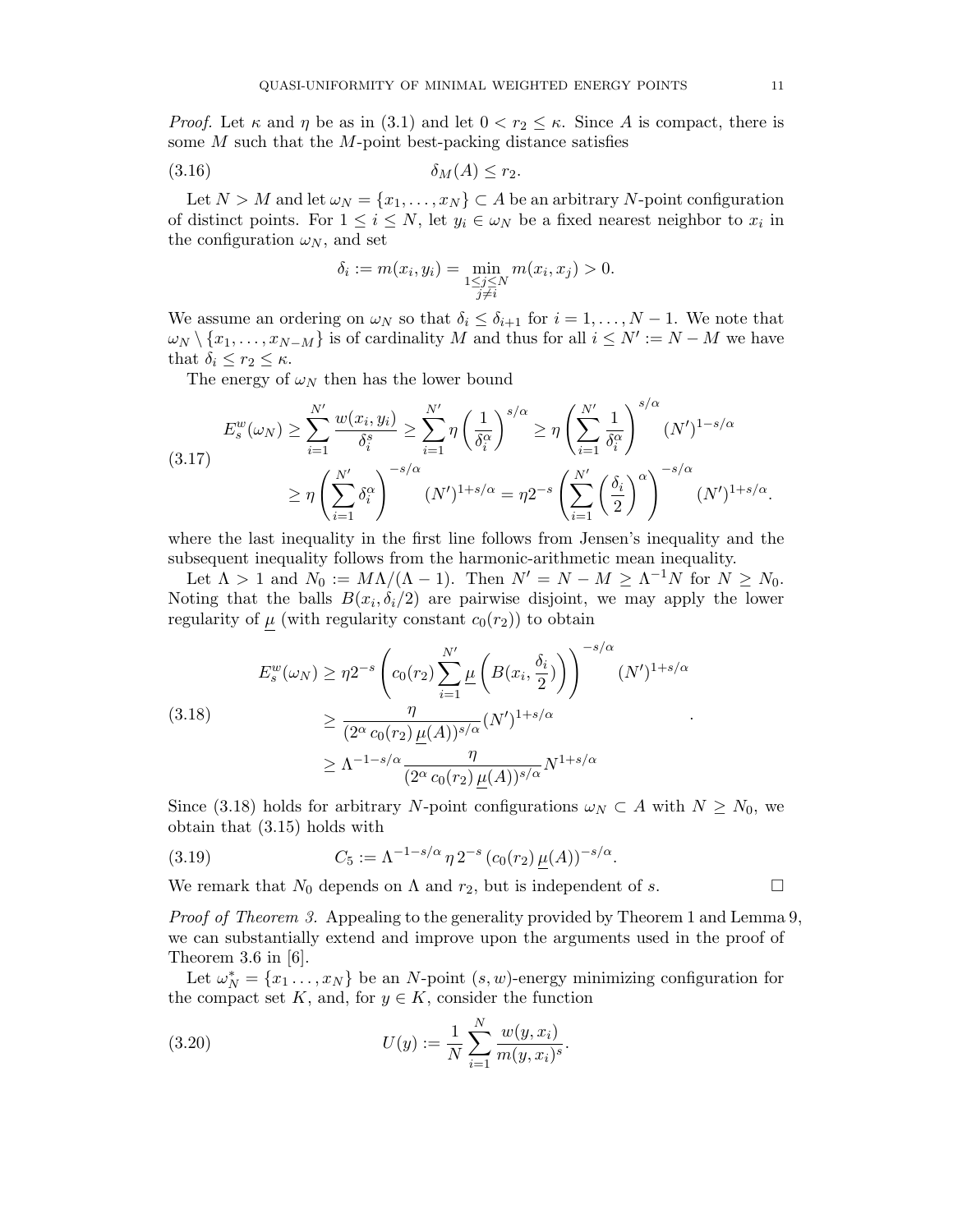For fixed  $1 \leq j \leq N$ , the function  $U(y)$  can be decomposed as

(3.21) 
$$
U(y) = \frac{1}{N} \frac{w(y, x_j)}{m(y, x_j)^s} + \frac{1}{N} \sum_{\substack{i=1 \ i \neq j}}^N \frac{w(y, x_i)}{m(y, x_i)^s},
$$

and, since  $\omega_N^*$  is a minimizing configuration on K, the point  $x_j$  minimizes the sum over  $i \neq j$  on the right-hand side of equation (3.21). Thus for each fixed j and  $y \in K$ 

(3.22) 
$$
U(y) \geq \frac{1}{N} \frac{w(y, x_j)}{m(y, x_j)^s} + \frac{1}{N} \sum_{\substack{i=1 \ i \neq j}}^N \frac{w(x_j, x_i)}{m(x_j, x_i)^s}.
$$

Summing over  $j$  gives

(3.23) 
$$
NU(y) \ge \frac{1}{N} \sum_{j=1}^{N} \frac{w(y, x_j)}{m(y, x_j)^s} + \frac{1}{N} \sum_{j=1}^{N} \sum_{\substack{i=1 \ i \neq j}}^{N} \frac{w(x_j, x_i)}{m(x_j, x_i)^s}
$$

(3.24) 
$$
= U(y) + \frac{1}{N} \mathcal{E}_s^w(N, K),
$$

and thus

(3.25) 
$$
U(y) \ge \frac{1}{N(N-1)} \mathcal{E}_s^w(N,K) \ge \frac{\mathcal{E}_s^w(N,K)}{N^2} \qquad (y \in K).
$$

Since K is compact, there exists a point  $y^* \in K$  such that

(3.26) 
$$
\min_{1 \le i \le N} m(y^*, x_i) = \rho(\omega_N^*, K) =: \rho(\omega_N^*).
$$

Using the fact that a function is lower semi-continuous if and only if it is the limit of an increasing sequence of continuous functions, it is not difficult to show that since w is a bounded SLP weight on  $K$ , it may be extended to a bounded SLP weight on A. Then, by Lemma 9, there are constants  $N_0$  and  $C_5 > 0$  such that

$$
(3.27) \t\t \mathcal{E}_s^w(N,K) \ge \mathcal{E}_s^w(N,A) \ge C_5 N^{1+s/\alpha} \t (N \ge N_0).
$$

We note that the constant  $C_5$  of  $(3.27)$  does not depend on K, but rather on A (specifically on the lower regularity constant of A and on  $\mu(A)$ ) as well as on the extended weight w.

Since  $(3.25)$  holds for the point  $y^*$  of  $(3.26)$ , we combine  $(3.25)$  with  $(3.27)$  to obtain

(3.28) 
$$
U(y^*) \ge \frac{\mathcal{E}_s^w(N,K)}{N^2} \ge C_5 N^{s/\alpha - 1} \qquad (N \ge N_0).
$$

Next we determine an upper bound for  $U(y^*)$  using the  $\alpha$ -regularity of the superset A. Since A is upper  $\alpha$ -regular, we see that K is also because  $\mu(K) > 0$ . Hence, Corollary 2 applied to K implies that there is some  $C_2 > 0$  such that  $\delta(\omega_N^*) \geq C_2 N^{-1/\alpha}$  for  $N \geq 2$ . We note that the constant  $C_2$  here depends on K, specifically  $\mu(K)$ .

Let N consist of those  $N \geq N_0$  such that

(3.29) 
$$
\rho(\omega_N^*) \ge \frac{C_2}{2} N^{-1/\alpha}.
$$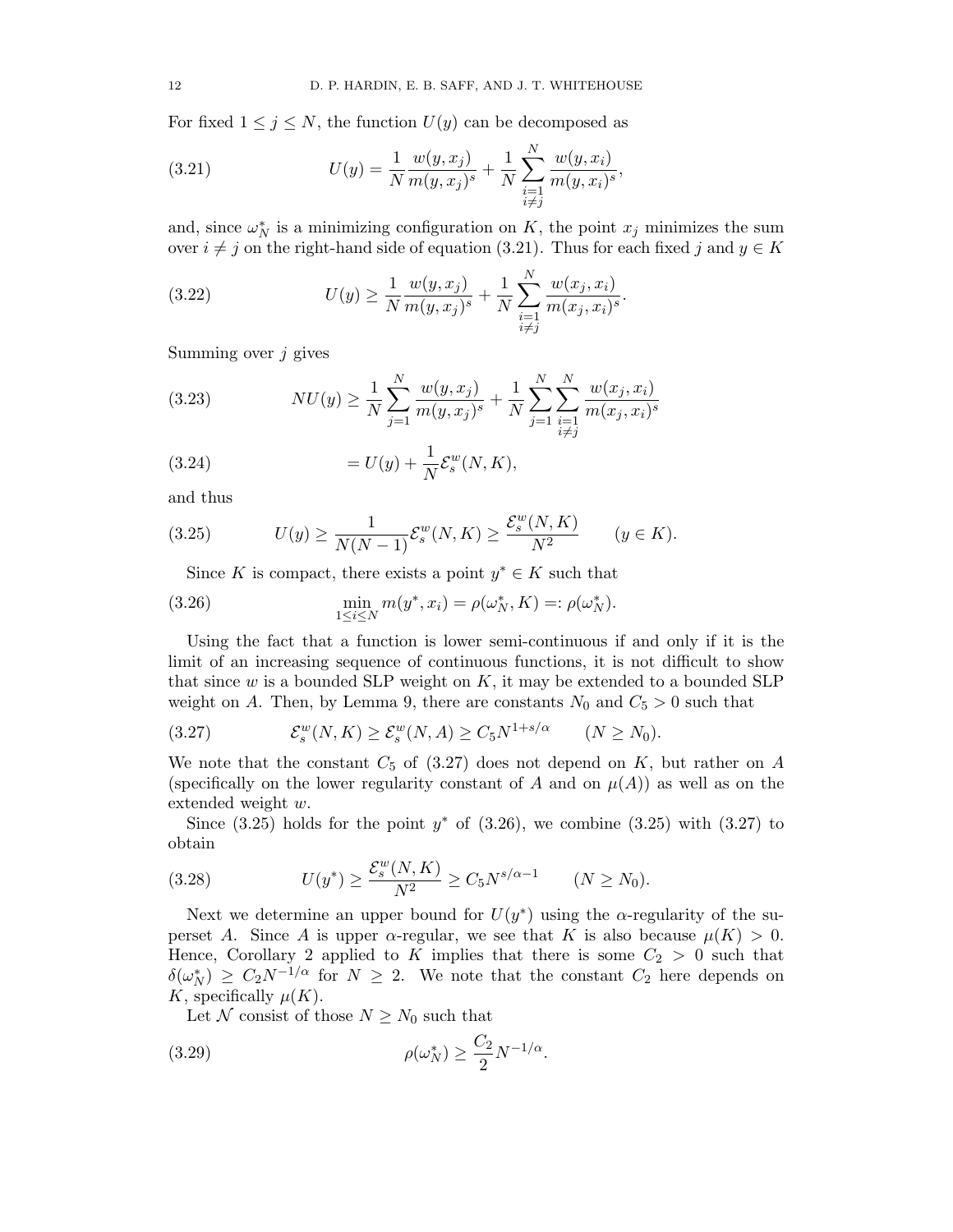If  $N$  is empty (or finite) then we are done. Assuming that  $N$  is nonempty, let  $N \in \mathcal{N}$  be fixed.

For  $0 < \epsilon < 1/2$ , let

(3.30) 
$$
r_0 = r_0(N, \epsilon) := \epsilon C_2 N^{-1/\alpha}.
$$

Note that any two of the balls  $B(x_i, r_0) \subset A$ , for  $1 \le i \le N$ , do not intersect since  $r_0 < \delta(\omega_N^*)/2.$ 

For any  $x \in B(x_i, r_0)$ , inequalities (3.26) and (3.29) imply

(3.31) 
$$
m(x, y^*) \le m(x, x_i) + m(x_i, y^*) \le r_0 + m(x_i, y^*)
$$

$$
\le 2\epsilon \rho(\omega_N^*) + m(x_i, y^*) \le (1 + 2\epsilon)m(x_i, y^*).
$$

For fixed  $1 \leq i \leq N$ , using (3.31) and taking an average value on  $B(x_i, r_0)$  we obtain

(3.32) 
$$
\frac{w(x_i, y^*)}{m(x_i, y^*)^s} \le \frac{\|w\|_{\infty} (1+2\epsilon)^s}{\mu(B(x_i, r_0))} \int_{B(x_i, r_0)} \frac{d\mu(x)}{m(x, y^*)^s} \le \frac{\|w\|_{\infty} (1+2\epsilon)^s c_0(r_0)}{r_0^{\alpha}} \int_{B(x_i, r_0)} \frac{d\mu(x)}{m(x, y^*)^s},
$$

where  $||w||_{\infty}$  denotes the sup-norm of w on  $A \times A$  and  $c_0(r_0)$  is the localized constant of  $(1.7)$  for the set A.

Inequality (3.29) and definition (3.30) imply  $2\epsilon \rho(\omega_N^*) \geq r_0$  and thus, for  $x \in$  $B(x_i, r_0)$ , we obtain

(3.33) 
$$
m(x, y^*) \ge m(x_i, y^*) - m(x, x_i) \ge m(x_i, y^*) - r_0
$$

$$
\ge m(x_i, y^*) - 2\epsilon \rho(\omega_N^*) \ge (1 - 2\epsilon)\rho(\omega_N^*).
$$

Inequality (3.33) implies

$$
\bigcup_{i=1}^N B(x_i,r_0) \subset A \setminus B(y^*, (1-2\epsilon)\rho(\omega_N^*)),
$$

and since the left-hand side is a disjoint union, averaging the inequalities of (3.32) we have

$$
(3.34) \tU(y^*) \leq \frac{||w||_{\infty} (1 + 2\epsilon)^s c_0(r_0)}{N r_0^{\alpha}} \sum_{i=1}^N \int_{B(x_i, r_0)} \frac{d\mu(x)}{m(x, y^*)^s} \leq \frac{||w||_{\infty} (1 + 2\epsilon)^s c_0(r_0)}{N r_0^{\alpha}} \int_{A \setminus B(y^*, (1 - 2\epsilon)\rho(\omega_N^*))} \frac{d\mu(x)}{m(x, y^*)^s}.
$$

For fixed  $\tau \geq 1$  we define the radius  $R(N) := \tau(1 - 2\epsilon)\rho(\omega_N^*)$ , and the constant

(3.35) 
$$
\tilde{C}_0(\tau) := C_0(R(N))(1 - \tau^{\alpha - s}) + C_0 \tau^{\alpha - s}.
$$

Note that if  $\tau = 1$ , then  $\tilde{C}_0(1) = C_0$ . (We retain  $\tau$  as a parameter in our estimates as an option for the reader to optimize  $C_3$  for a fixed s.) Now we break the integral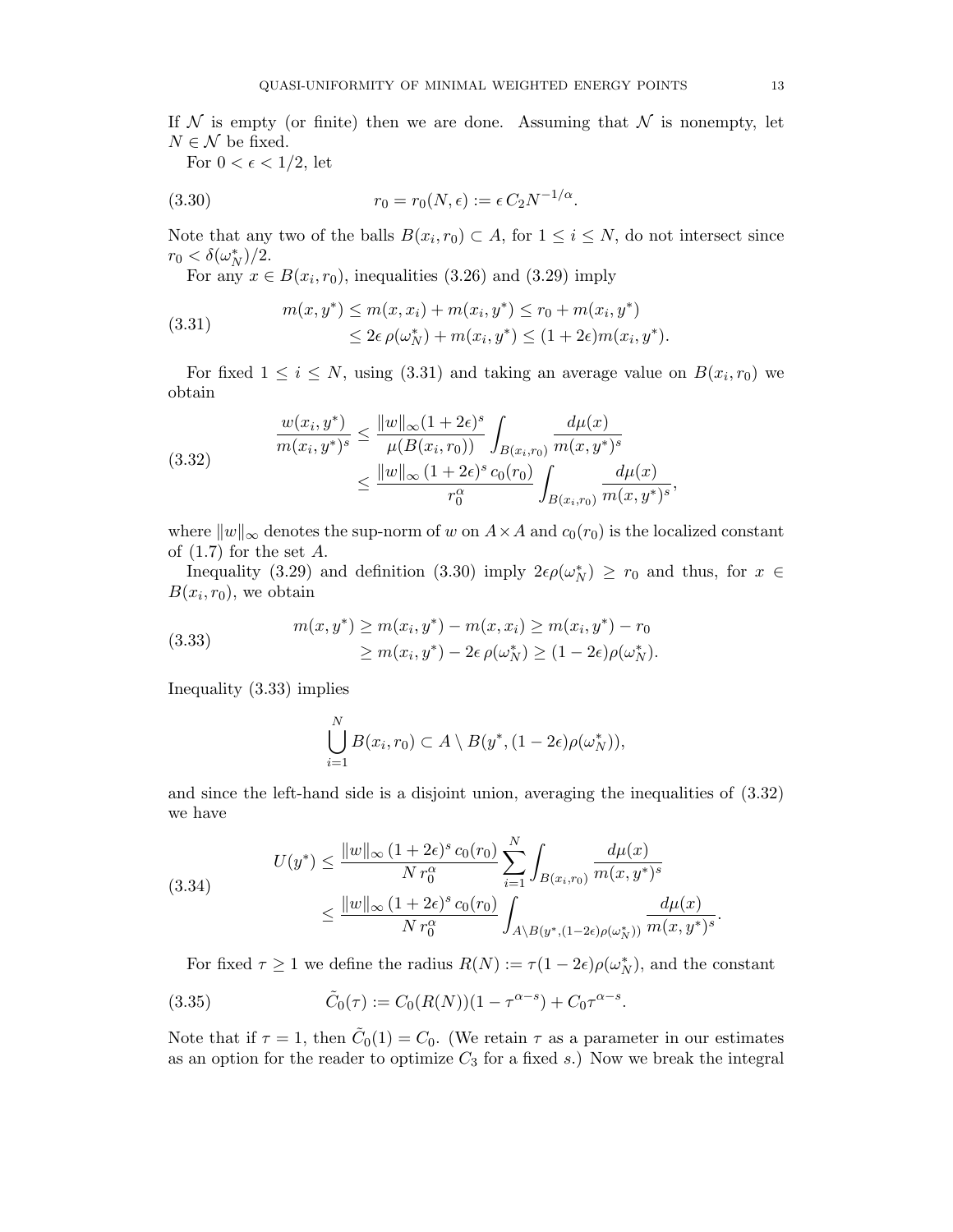on the right-hand side of (3.34) into two terms and proceed as in (3.7) to obtain (3.36)

$$
\int_{A\backslash B(y^*, (1-2\epsilon)\rho(\omega_N^*))} \frac{d\mu(x)}{m(x, y^*)^s}
$$
\n
$$
= \int_{B(y^*, (1-2\epsilon)\rho(\omega_N^*), R(N))} \frac{d\mu(x)}{m(x, y^*)^s} + \int_{A\backslash B(y^*, R(N))} \frac{d\mu(x)}{m(x, y^*)^s}
$$
\n
$$
\leq C_0(R(N)) \int_{R(N)^{-s}}^{[(1-2\epsilon)\rho(\omega_N^*)]^{-s}} t^{-\alpha/s} dt + C_0 \int_0^{R(N)^{-s}} t^{-\alpha/s} dt
$$
\n
$$
= \frac{\tilde{C}_0(\tau)}{(1 - \alpha/s)(1 - 2\epsilon)^{s-\alpha}} \rho(\omega_N^*)^{\alpha-s}.
$$

It is convenient to define the quantity

(3.37) 
$$
\beta(\epsilon) := \frac{\|w\|_{\infty} (1+2\epsilon)^s}{(1-\alpha/s)(1-2\epsilon)^{s-\alpha}(\epsilon C_2)^{\alpha}},
$$

and we note that for fixed  $s > \alpha$  it is minimized as a function of  $\epsilon$  for

(3.38) 
$$
\epsilon_0 := \frac{1}{2(2(s/\alpha) - 1)} < \frac{1}{2},
$$

with minimal value

(3.39) 
$$
\beta_0 := \beta(\epsilon_0) = \frac{\|w\|_{\infty}}{(1 - \alpha/s)^{s - \alpha + 1}} \left(\frac{4s}{\alpha C_2}\right)^{\alpha}.
$$

Using  $\epsilon_0$  and combining inequality (3.34) with inequality (3.36) we obtain

(3.40) 
$$
U(y^*) \le c_0(r_0) \beta_0 \tilde{C}_0(\tau) \rho(\omega_N^*)^{\alpha - s}.
$$

If  $N \in \mathcal{N}$ , then (3.40) and (3.28) imply

$$
\rho(\omega_N^*) \le \left[\frac{c_0(r_0)\beta_0\tilde{C}_0(\tau)}{C_5}\right]^{1/(s-\alpha)}N^{-1/\alpha}.
$$

.

 $\Box$ 

If  $N \notin \mathcal{N}$ , then either  $N \leq N_0$  or  $\rho(\omega_N^*) < \frac{C_2}{2} N^{-1/\alpha}$ . Hence (2.9) holds with

(3.41) 
$$
C_3 := \max \left\{ \text{diam}(A) N_0^{1/\alpha}, \left[ \frac{c_0(r_0)\beta_0 \tilde{C}_0(\tau)}{C_5} \right]^{1/(s-\alpha)}, \frac{C_2}{2} \right\}
$$

We note that if  $N > N_0$ , then it suffices to take

(3.42) 
$$
C_3 = \max \left\{ \left[ \frac{c_0(r_0)\beta_0 \tilde{C}_0(\tau)}{C_5} \right]^{1/(s-\alpha)}, \frac{C_2}{2} \right\}
$$

Proof of Theorem 7. Starting with Theorem 3 we shall employ a bootstrapping argument whereby the constants  $C_2$ ,  $C_5$ , and subsequently  $C_3$  are redefined so as to depend on N.

We begin by noting that if  $s \geq 2\alpha$ , then the constant  $C_3$  of (3.41) has a uniform upper bound in s; indeed, with  $\kappa = \infty$ ,  $C_2$  as defined in (3.14) and  $C_5$  as defined in (3.19) (with  $\eta = 1$ ), each of the three terms appearing in braces in (3.41) is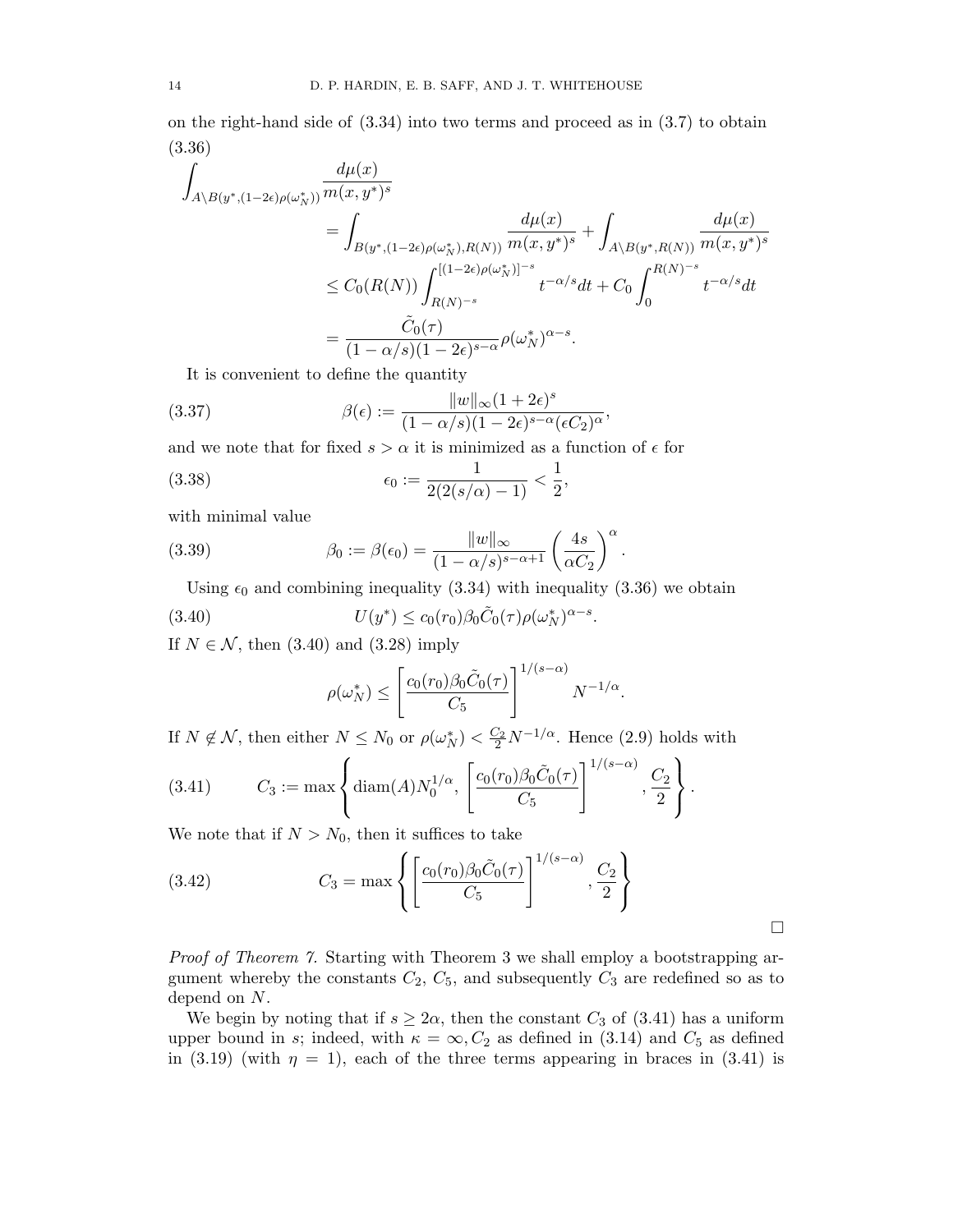uniformly bounded above. Thus there exists a constant  $C^*$  independent of  $N \geq 2$ and of  $s \geq 2\alpha$  such that  $\rho(\omega_N^{(s)})$  $_N^{(s)}, K$ ) <  $C^*N^{-1/\alpha}$ , where  $\omega_N^{(s)}$  $_N^{(s)}$  is any N-point  $(s, 1)$ energy minimizing configuration on K.

We next note that  $C_0(0)$  of (1.8) is finite and positive, and utilizing the constant  $c_A$  of  $(1.9)$  we fix

(3.43) 
$$
C^{**} := \max \left\{ C^*, \ c_A, \ \left( \frac{\mu(K)}{C_0(0)} \right)^{1/\alpha} \right\},
$$

and we now redefine the radius  $r_1$  to be a function of  $N$ ,

(3.44) 
$$
r_1(N) := C^{**} N^{-1/\alpha} \quad (N \ge 2).
$$

Returning to the proof of Theorem 1, we note that  $r_1(N) > \rho(\omega_N^{(s)})$  $_N^{(s)}$ , K), and so inequality (3.3) holds. Furthermore, by the choice of  $C^{**}$  we have that for  $0 < \theta_0 < 1$ as in (3.9)

$$
r_0(N) := \left(\frac{\theta_0 \mu(K)}{NC_0(0)}\right)^{1/\alpha} < r_1(N).
$$

Taking  $r_0 = r_0(N)$  in the proof and remembering that  $q = 1$  in the current context, we see that with A replaced by K the penultimate term on right-hand side of  $(3.7)$ becomes

$$
\frac{sC_0(r_1(N))}{s-\alpha} \left(\frac{\theta_0 \,\mu(K)}{N\,C_0(0)}\right)^{1-s/\alpha},\,
$$

and thus

$$
(3.45) \qquad \int_{B(x_j, r_0(N), r_1(N))} \frac{d\mu(x)}{m(x, x_j)^s} \le \frac{sC_0(r_1(N))}{s - \alpha} \left(\frac{\theta_0 \mu(K)}{NC_0(0)}\right)^{1 - s/\alpha} \le \frac{s}{s - \alpha} \left(\frac{\theta_0 \mu(K)}{N}\right)^{1 - s/\alpha} C_0(r_1(N))^{s/\alpha},
$$

where the last inequality follows from the fact that  $C_0(0) \leq C_0(r_1(N))$  and  $s > \alpha$ .

For  $w \equiv 1$ , the constant  $C_2$  of (3.14) with  $r_1 = r_1(N)$  becomes

(3.46) 
$$
C_2(N) := \left(\frac{\alpha}{s}\right)^{1/s} \left(\frac{1-\alpha/s}{C_0(r_1(N))}\right)^{1/\alpha} \mu(K)^{1/\alpha},
$$

where  $C_0(r_1(N))$  is the local upper regularity constant of (1.7), and we have

$$
\delta(\omega_N^{(s)}) \ge C_2(N)N^{-1/\alpha} \qquad (N \ge 2, s \ge 2\alpha).
$$

Furthermore, allowing the radius  $r_2$  appearing in (3.16) to depend on  $N \geq 2$  by taking  $r_2 := r_1(N)$ , we see via (1.9) and (3.43) that

$$
r_1(N) \ge \delta_N(A) \quad (N \ge 2),
$$

and there is no need to designate the integer  $M$  in the proof of Lemma 9. Thus we can take  $\Lambda = 1$  in (3.19), and it follows (with  $\eta = 1$ ) that

$$
E_s^1(\omega_N^{(s)}) \ge C_5(N)N^{1+s/\alpha}
$$
  $(N \ge 2, s \ge 2\alpha),$ 

where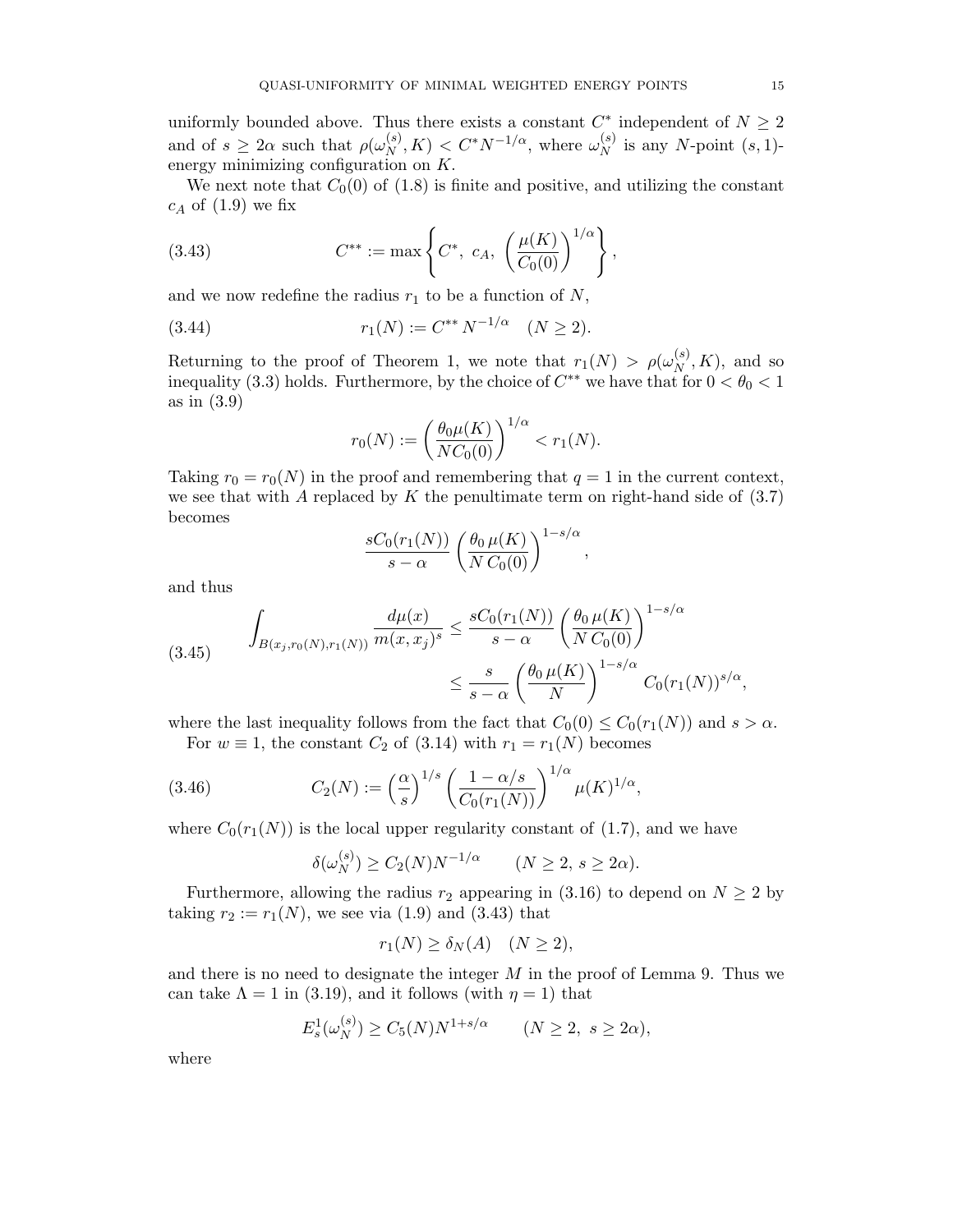(3.47) 
$$
C_5(N) := \frac{1}{2^s[c_0(r_1(N))\mu(A)]^{s/\alpha}}.
$$

We remark that  $C_2(N)$  clearly depends on the subset K, whereas  $C_5(N)$  depends on the superset A.

We now return to the proof of Theorem 3 utilizing the constants  $C_2(N)$  and  $C_5(N)$ . For  $\beta_0$  as in (3.39), we see that

$$
\rho(\omega_N^{(s)}, K) \le C_3(N)N^{-1/\alpha} \ (N \ge N_0, s \ge 2\alpha),
$$

where  $N_0$  is as in Lemma 9, and by (3.42) (choosing  $\tau = 1$ , so that  $\tilde{C}_0(\tau) = C_0$ )

(3.48) 
$$
C_3(N) := \max \left\{ \left[ \frac{c_0(r_0)\beta_0 C_0}{C_5(N)} \right]^{1/(s-\alpha)}, \frac{C_2(N)}{2} \right\}.
$$

With equations  $(3.46)-(3.48)$  in mind, we are ready to complete the proof of Theorem 7. The argument leading to equation (2.11) shows that  $\nu_N$  is an N-point best-packing configuration on K for each  $N \geq 2$ . We now need to determine the limits of the constants  $C_2(N)$  of (3.46) and  $C_3(N)$  of (3.48) as  $s \to \infty$ . Fixing N in  $(3.46)$  yields

(3.49) 
$$
\lim_{s \to \infty} C_2(N) = \left(\frac{\mu(K)}{C_0(r_1(N))}\right)^{1/\alpha} =: \hat{C}_2(N).
$$

Since  $c_0(r_0)$  and  $C_0$  are independent of s and  $\lim_{s\to\infty} \beta_0^{1/(s-\alpha)} = 1$ , it follows, that for fixed N

$$
\lim_{s \to \infty} C_3(N) = \max \left\{ \frac{\hat{C}_2(N)}{2}, \lim_{s \to \infty} C_5(N)^{1/(\alpha - s)} \right\}
$$
\n
$$
= \max \left\{ \frac{1}{2} \left( \frac{\mu(K)}{C_0(r_1(N))} \right)^{1/\alpha}, 2[c_0(r_1(N))\mu(A)]^{1/\alpha} \right\}.
$$
\n
$$
:= \hat{C}_3(N)
$$

From the continuity of  $\delta(\cdot)$  and  $\rho(\cdot, K)$  on  $K^N$  we deduce that

$$
\delta(\nu_N) \geq \hat{C}_2(N)N^{-1/\alpha} \quad \text{and} \quad \rho(\nu_N, K) \leq \hat{C}_3(N)N^{-1/\alpha} \qquad (N \geq N_0).
$$

Taking the ratio of these two quantities we have that

$$
(3.51) \quad \frac{\rho(\nu_N, K)}{\delta(\nu_N)} \le \frac{\hat{C}_3(N)}{\hat{C}_2(N)} = \max\left\{\frac{1}{2}, 2\left(\frac{\mu(A)}{\mu(K)}\right)^{1/\alpha} [c_0(r_1(N)) C_0(r_1(N))]^{1/\alpha}\right\},\,
$$

and hence for  $N \geq N_0$ 

(3.52) 
$$
\limsup_{N \to \infty} \frac{\rho(\nu_N, K)}{\delta(\nu_N)} \le \max \left\{ \frac{1}{2}, 2 \left( \frac{\mu(A)}{\mu(K)} \right)^{1/\alpha} [c_0(0) C_0(0)]^{1/\alpha} \right\}
$$

(3.53) 
$$
=2\left(\frac{\mu(A)}{\mu(K)}\right)^{1/\alpha}[c_0(0) C_0(0)]^{1/\alpha} < \infty.
$$

Therefore, the sequence of configurations  $\{\nu_N\}_{N=2}^{\infty}$  is quasi-uniform on K.